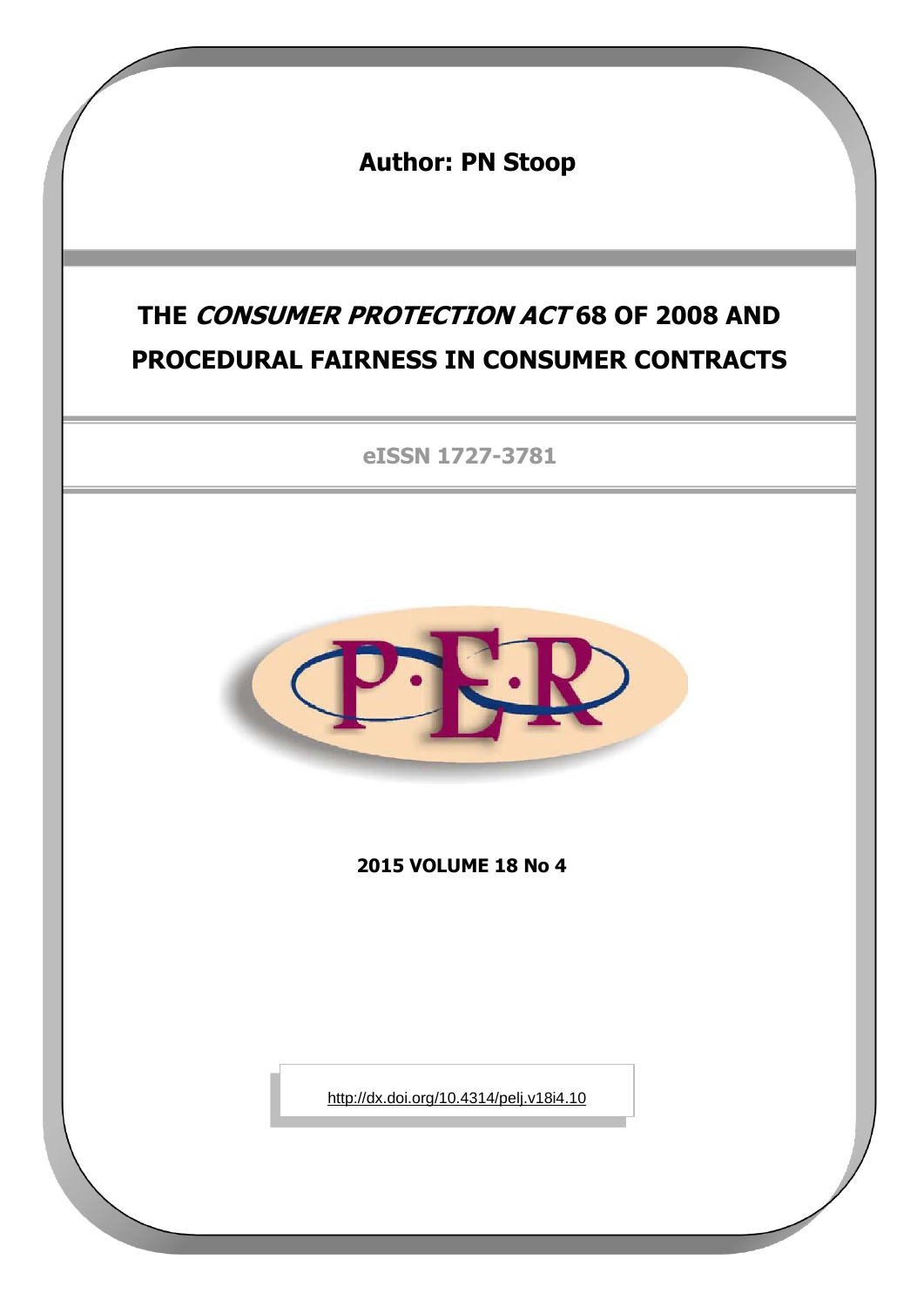# **THE CONSUMER PROTECTION ACT 68 OF 2008 AND PROCEDURAL FAIRNESS IN CONSUMER CONTRACTS**

## **PN Stoop**

# **1 Introduction**

Traditionally, the law of contract merely provides a framework within which contracts are enforced, without concern for their context. Legislation is then adopted to address any imbalance, by regulating the fairness of contract terms, for instance. The starting point for consumer protection is the imbalance, from a legal and an economic perspective, between suppliers and consumers in the making of a contract, in the contract terms and in the enforcement of a contract. This imbalance may arise because the traditional (or classical) law of contract applies regardless of the identity of the parties, their relationship to each other, the subject matter of the contract, and the social context of the contract. These and other factors led to the promulgation of the Consumer Protection Act 68 of 2008 (CPA). The CPA applies to every transaction occurring within South Africa for the supply of goods or services, unless the transaction is exempt from the application of the CPA. $<sup>1</sup>$  Chapter 2, Part G, of the CPA contains</sup> measures dealing with unfair, unjust, and unreasonable contract terms. The right to fair, just, and reasonable terms and conditions is the first general fairness measure introduced in South African consumer contract law by means of which a party can rely on protection if a bargain is unreasonable, unfair, or onerous to him or her.<sup>2</sup> A fundamental error is to assume that the meaning of the concept "fairness" can be determined, or may be restricted, by reference only to the right to fair, just, and reasonable terms and conditions. Rather, fairness extends much further. Although most of the fairness mechanisms of the CPA are contained under the umbrella of the right to fair, just, and reasonable terms and conditions, the CPA contains several other provisions dealing with and related to fairness. Section 22, which sets out the requirement that a contract be formulated in plain and understandable language, is

Philip N Stoop. BCom, LLB, LLM (UP), LLD (UNISA). Associate Professor in the Department of Mercantile Law, College of Law, University of South Africa. Email: stooppn@unisa.ac.za.

<sup>&</sup>lt;sup>1</sup> Section 5 of the *Consumer Protection Act* 68 of 2008 (CPA).

<sup>&</sup>lt;sup>2</sup> Christie and Bradfield *Law of Contract* 20-22.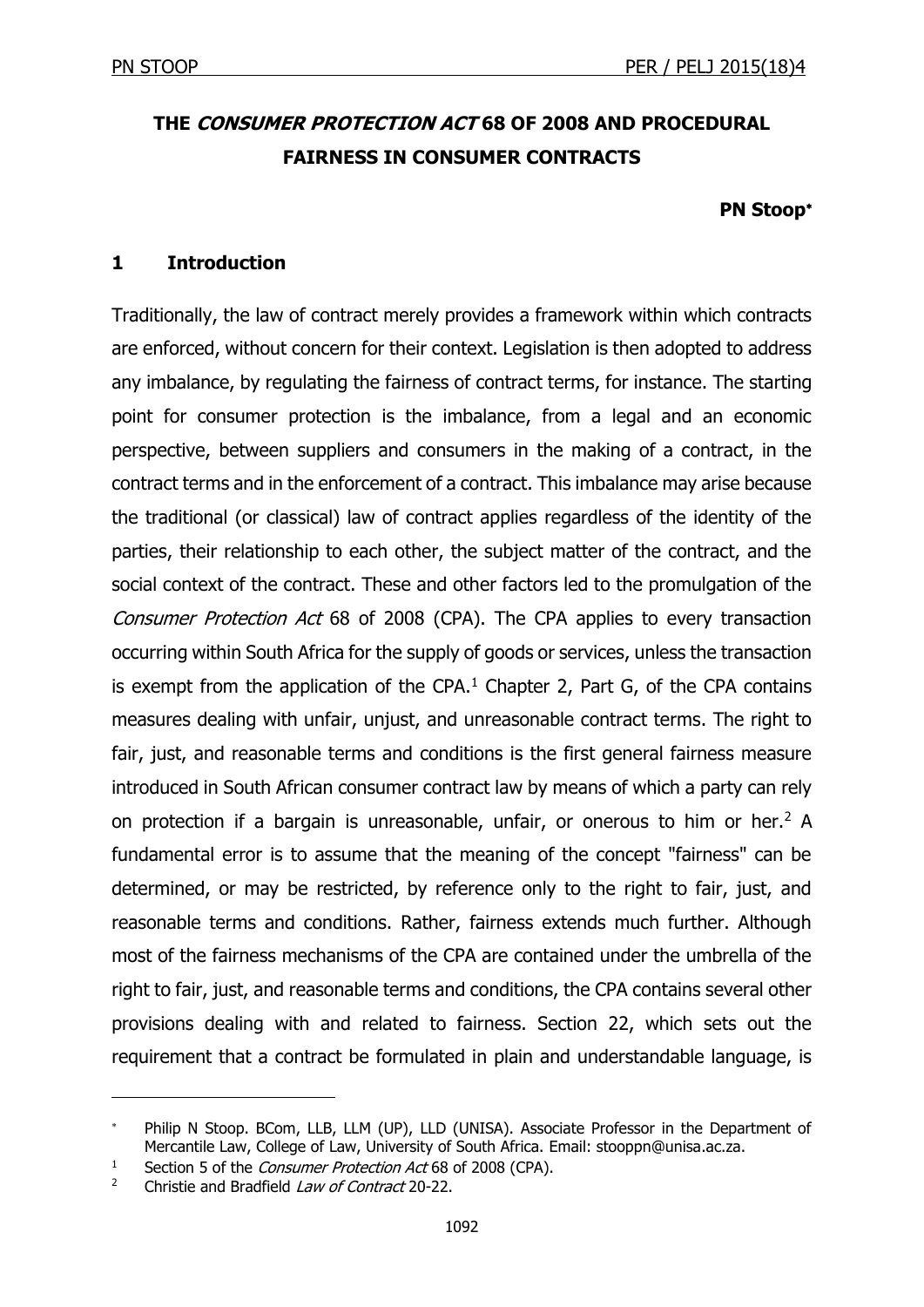an example of a fairness mechanism which is not contained under the encompassing right to fair, just, and reasonable terms and conditions. This, then, makes it difficult for suppliers to understand the concept "fairness" in such a way that they are able to know whether a contract will be fair, or whether they have complied proactively with fairness requirements. One factor that may yield greater predictability is the differentiation between procedural- and substantive-fairness measures which can be applied to attain fairness in contract. In general, the concept "fairness" can be narrowed down, described and analysed with reference to the two types of fairness – substantive and procedural fairness. As the aims of these two approaches and the moment at which fairness is relevant differ, it makes sense to distinguish between them, even though they are interdependent. The focus of this article falls on procedural fairness and its role in contractual fairness. The aim of the article is to analyse the concept "procedural fairness" with reference to the fairness measures contained in the CPA so as to allow suppliers to predict whether their contracts are procedurally fair or not in terms of the CPA. Since substantive and procedural fairness are interdependent, substantive fairness is also discussed in this article. One of the major problems with consumer contracts is usually the lack of transparency. This problem can be addressed by focusing on procedural fairness preventatively, by setting transparency requirements. However, there are limits to the efficacy of procedural measures and transparency. The efficacy of procedural fairness and transparency is therefore discussed in this article. Lastly, the special procedural measures which must be considered in terms of the CPA in order to decide whether a contract is fair or not will be analysed in this article, and other measures contained in the CPA, which may also increase procedural fairness, will be pointed out so as to allow suppliers to predict whether their contracts are procedurally fair or not in terms of the CPA.

### **2 What is substantive and procedural fairness?**

In a nutshell, one can say that substantive fairness is concerned with the outcome of the contracting process, whereas procedural fairness relates to the contracting process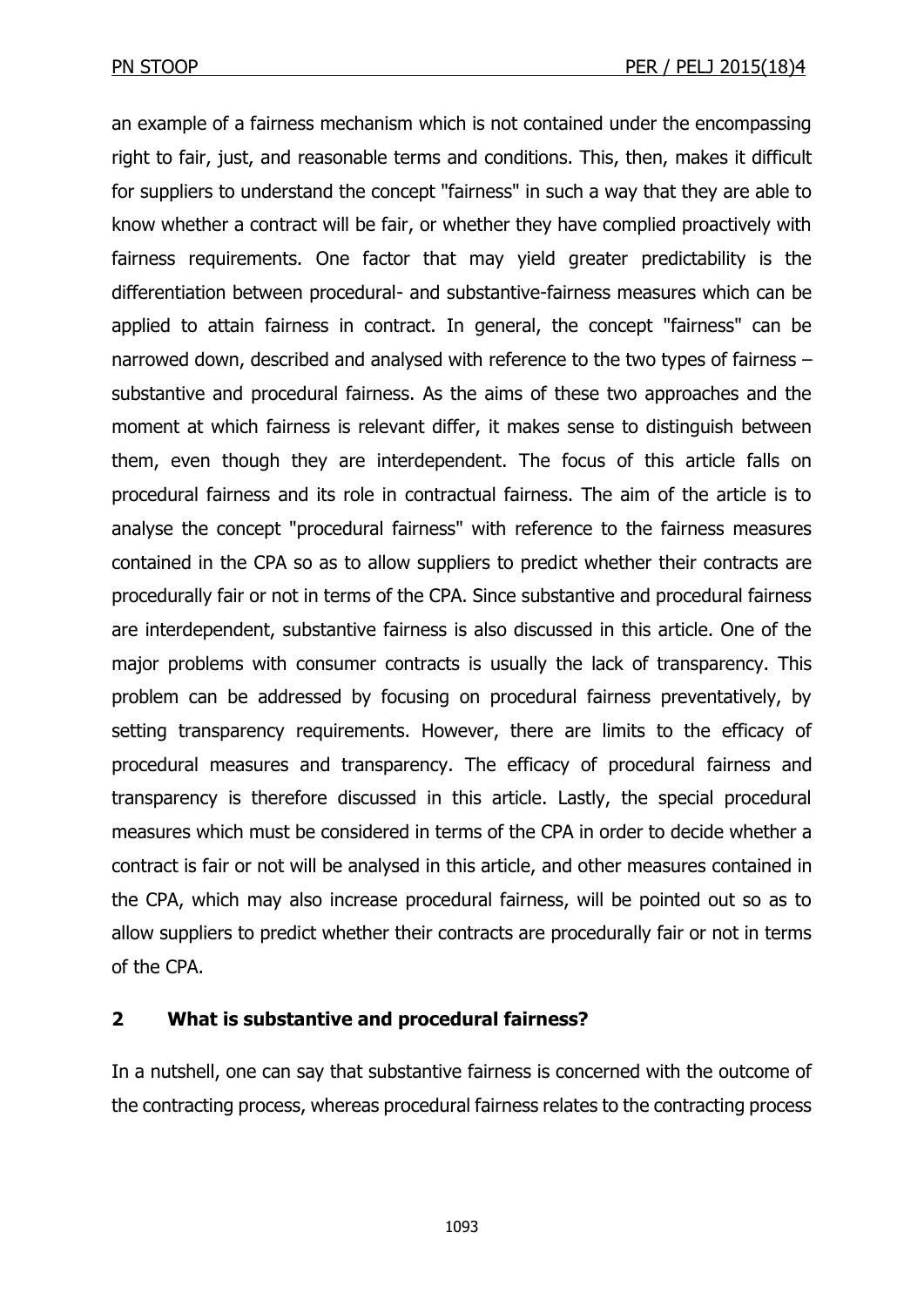-

itself.<sup>3</sup> If a contract is substantively unfair, then there is something objectionable about its terms taken by themselves, or its terms are unfair as between the contracting parties.<sup>4</sup> Measures aimed at procedural fairness address conduct during the bargaining process and generally aim at ensuring transparency.<sup>5</sup> Transparency has two elements: (a) transparency in relation to the terms of a contract, and (b) transparency in the sense of not being positively misled, pre-contractually or during the performance of a contract, as to aspects of the goods, service, price, and terms. Transparency in relation to the terms of a contract relates to whether the contract terms are accessible, in clear language, well structured, and cross-referenced, with prominence being given to terms that are detrimental to the consumer or because they grant important rights.<sup>6</sup> One could say that a contract is procedurally fair where its terms are transparent and where it has been concluded voluntary, or, put differently, without being misled as to aspects of the goods, service, price and terms. Before turning to a discussion of the concept "procedural fairness" with reference to the fairness measures contained in the CPA, it is necessary, for the sake of completeness, to discuss briefly the interrelationship between procedural and substantive fairness and the limitations of procedural-fairness measures.

# **3 Interrelationship between procedural and substantive fairness**

Substantive fairness relates to procedural fairness through the requirement of transparency. Transparency has to do among other things with issues such as information disclosure, awareness of terms, size of print, clarity of language, and interpretation and format, as these procedural factors relate to circumstances

 $3$  Also see Naudé 2009 *SALJ* 506, where the author distinguishes between three main categories into which legislative control mechanisms in respect of standard contract terms may be divided, namely rules on the incorporation of contract terms, content control or substantive control and rules on interpretation.

<sup>&</sup>lt;sup>4</sup> See Smith 1996 *LQR* 140-144 (an introduction to the meaning of substantive fairness, and a discussion of the distinction between substantive and procedural fairness), and 144-155 (a discussion of the relevance of price to a decision as to whether a contract is unfair).

<sup>5</sup> See, generally, Lawson *Exclusion Clauses* 219; Naudé 2006 *Stell LR* 377.

Willett "General Clauses" 75. Also see Paterson 2003 MULR 949, where the author analyses elements of transparency: a term is transparent where it is (a) expressed in reasonably plain language, (b) legible, (c) presented clearly, and (d) readily available to any party affected by the term.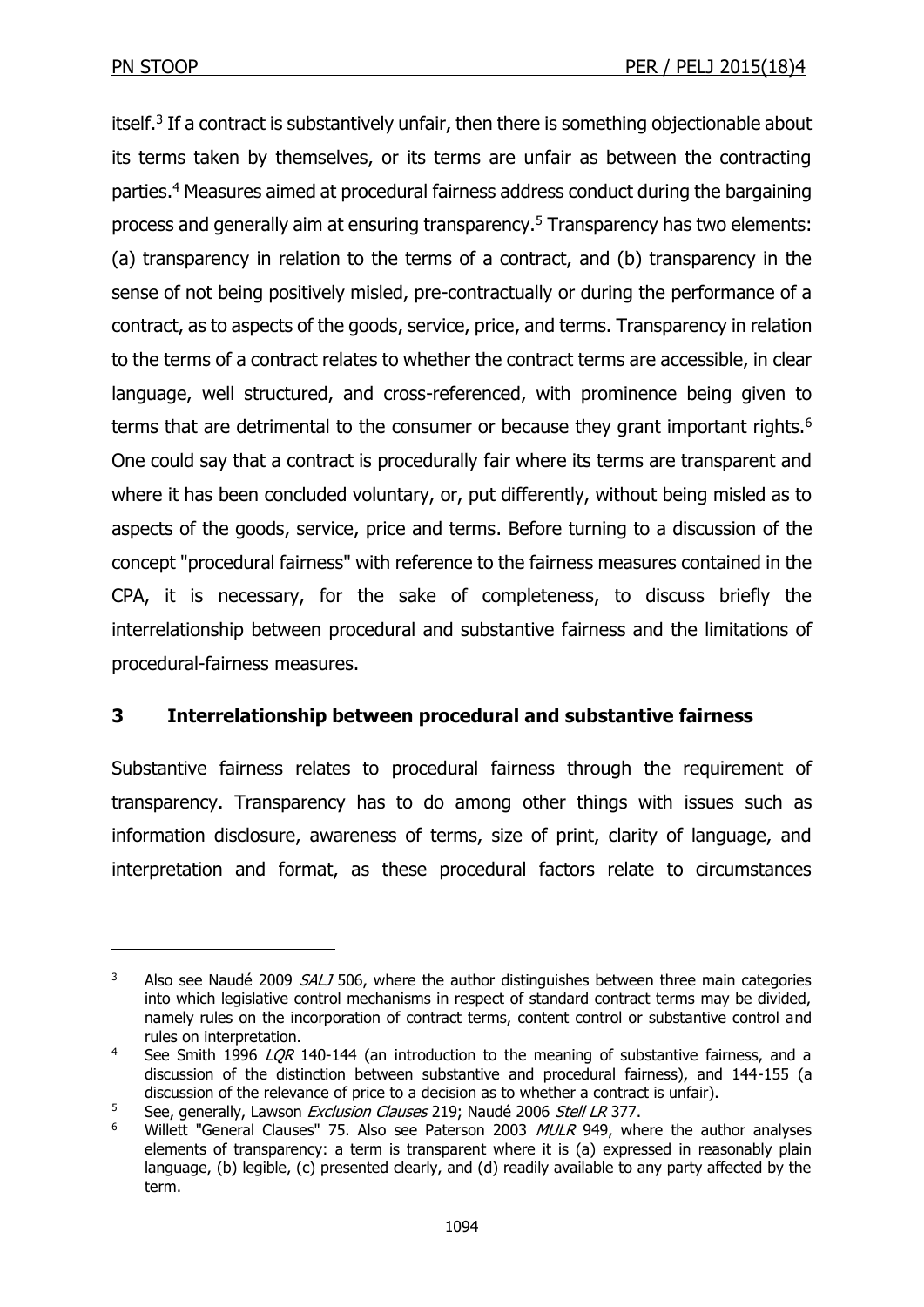surrounding the manner in which agreement is reached.<sup>7</sup> Transparency can be a negative control which allows, at most, the elimination of unclear and incomprehensible contract terms, or it may provide for positive duties, such as to explain and summarise the implication of certain substantive contractual terms. $8$  A high level of transparency means that the consumer is placed in a position at least to have a chance of being able to exercise a reasonable degree of informed consent. Transparency may therefore enhance choice and substantive fairness.<sup>9</sup>

From a substantive-fairness perspective, procedural fairness requires that terms which are damaging to consumers' substantive interests should be transparent. Accordingly, the greater the substantive unfairness, the higher are the demands of transparency. However, consumers should be aware not only of terms that are to their detriment, but also of terms that are to their advantage. This is clearly in the consumers' interests. From this it follows that these terms should also be transparent so that consumers may avail themselves of the advantages that these terms offer. It is argued that in order to proactively or pre-contractually achieve transparency it should be compulsory to include certain terms that reflect certain rights of consumers, or that provide mechanisms which will help consumers to protect themselves post-contractually. Transparency in this regard means that a consumer should be aware of a term and should understand it. Of course, such awareness increases the number of situations in which consumers challenge terms or exercise their rights under a term.<sup>10</sup>

# **4 The limits to the efficacy of procedural-fairness measures**

The major problem with consumer contracts (which are nearly always standard-term contracts) is usually the lack of transparency.<sup>11</sup> This problem can be addressed by focusing on procedural fairness preventatively - by setting transparency requirements. However, there are limits to the efficacy of procedural measures and transparency. Several factors would likely limit consumers' ability to overcome a lack of transparency,

<sup>&</sup>lt;sup>7</sup> See Nebbia *Unfair Contract Terms* 135-136.

<sup>&</sup>lt;sup>8</sup> Nebbia *Unfair Contract Terms* at 137.<br>9 Willett *Fairness* 55-56

Willett Fairness 55-56.

<sup>&</sup>lt;sup>10</sup> Willett *Fairness* 58-59.

 $11$  See Macdonald *Exemption Clauses* 229-230.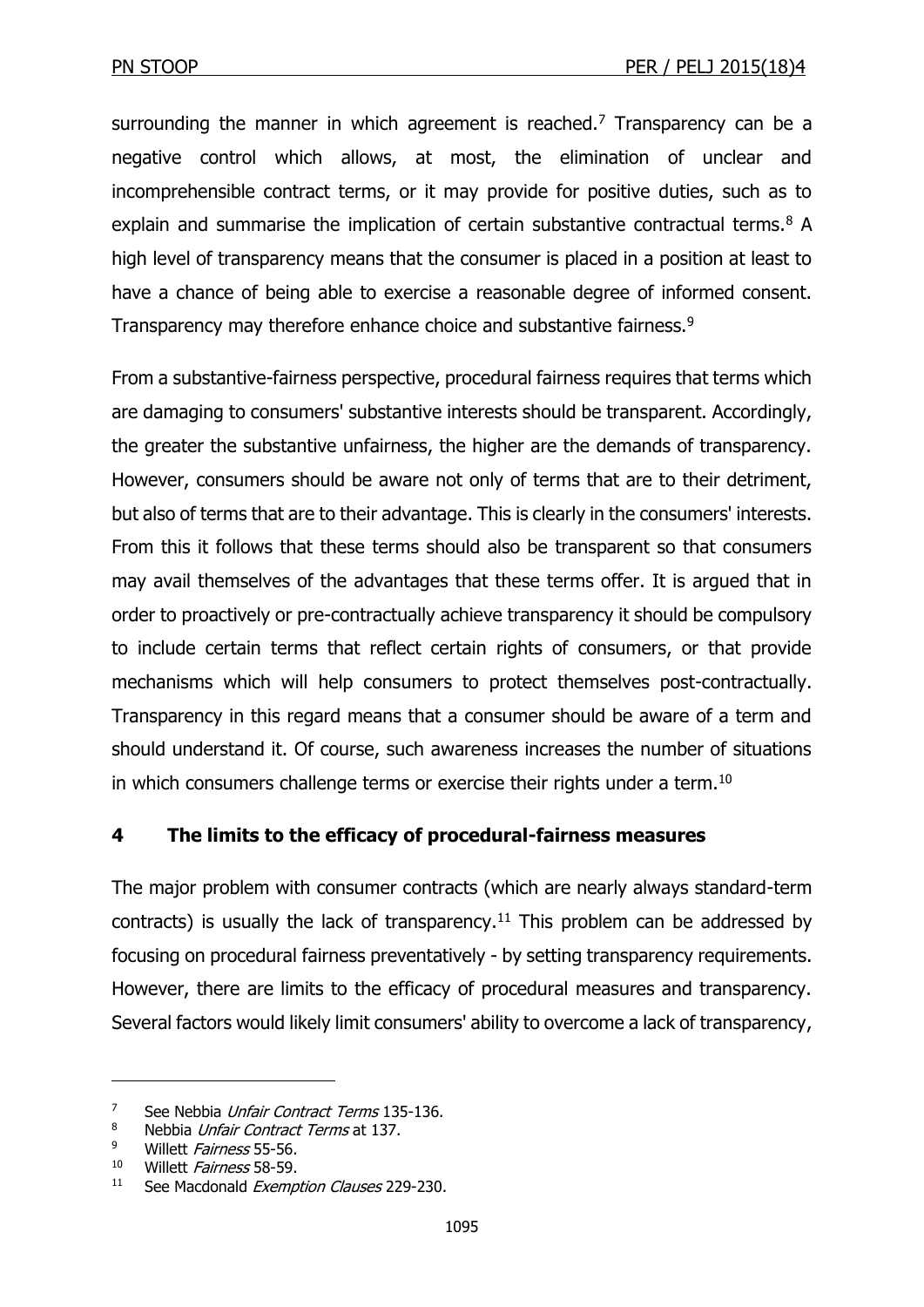irrespective of a supplier's compliance with transparency requirements. these factors include: (a) consumers' disinclination to read detailed contractual terms; (b) consumers' pre-existing expectations suggesting a successful contractual relationship, which would obviate certain contractual terms coming into play; (c) consumers not reading contractual terms properly, as they have other complex decisions to make (such as whether to contract in the first place); (d) consumers not understanding the formal terms, irrespective of them being transparent; (e) consumers' idea that they do not need to understand the contractual terms, as suppliers are unlikely to change them; (f) consumers not understanding how a term will affect them in practice; and (g) competitors expressing equivalent terms differently, which makes it difficult for consumers to compare.<sup>12</sup>

However, although transparency may often not be sufficient to ensure procedural fairness, it at least provides some basis for consumers to give informed consent. Transparency also enables consumers to ascertain their rights and duties in the event of a dispute. It may also affect the affordability of goods and services: if consumers have a clear idea of the price and quality, they may be able to assess an offer and to compare it with the offers of competitors. This may also lead to wider consumer choice and increased competition.<sup>13</sup>

There are several legislative measures one can implement to increase the value and role of transparency. However, they fall outside the scope of this article. They include standardisation of the way in which terms are presented, disclosure rules and mandatory terms, which require the disclosure of certain information or rights,  $14$  the standardisation of the substantive features of terms, or independent content control.<sup>15</sup>

 $12$  For reasons why consumers accept standard terms without reading them, and related issues, see Naudé 2006 Stell LR 366-369; Donnely and White "Effect of Information Based Consumer Protection" 283-284 (the limits of transparency, and an essential presumption underlying fairness in the form of disclosure – consumers will act rationally on the basis of information received). See, further, Paterson 2003 MULR 951-956.

<sup>&</sup>lt;sup>13</sup> Willett "General Clauses" 75-76.<br><sup>14</sup> See Willett "General Clauses" 72

See Willett "General Clauses" 72-73.

<sup>&</sup>lt;sup>15</sup> Willett *Fairness* 59-62. For a further discussion of the role of measures aimed at procedural fairness, also see Naudé 2006 Stell LR 377-378.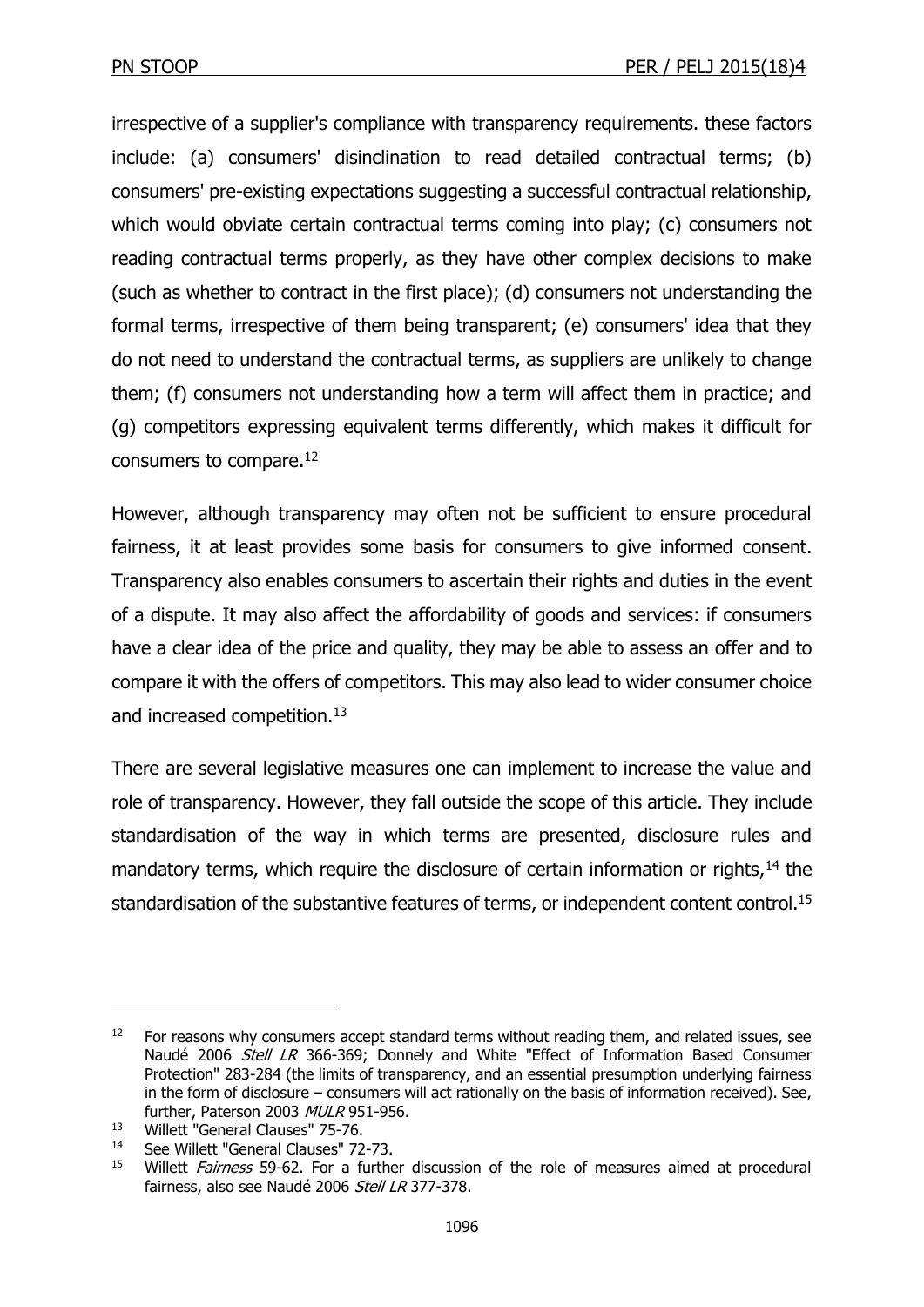-

Irrespective of the noble aims which procedural fairness serves, greater focus should be placed on substantive fairness, because, even if a contract or term is procedurally fair, it is uncertain that a consumer will really make use of or will be in the position to make use of measures aimed at procedural fairness. Although procedural-fairness measures may lead to transparency and may therefore increase the levels of consensus, their success depends on many external factors, such as whether the consumer is going to study the contract. The fact that the majority of fairness measures which are listed in the CPA (and which must be taken into account when the court has to decide whether a contract is unfair or not) are procedural measures may reduce the efficiency of the CPA.<sup>16</sup> In a South African context, where many consumers are illiterate and where consumers are often exploited owing to a lack of transparency, procedural fairness on its own can never be used to achieve contractual fairness. First, procedural fairness measures should be applied pre-contractually to address the lack of transparency and second, substantive fairness measures should also be applied, because a term that is, for example, in plain and understandable language or disclosed in advance (procedurally fair), is not necessarily substantively fair. In a South African context, procedural fairness and substantive fairness are therefore of equal importance.

# **5 The Consumer Protection Act and procedural fairness**

In the discussion below, the special procedural measures which must be considered in terms of the CPA in order to decide whether a contract is fair will be analysed. Other measures which may also increase procedural fairness will also be pointed out.

<sup>&</sup>lt;sup>16</sup> See for instance Naudé 2009  $SALJ$  510, where the author submits that incorporation prerequisites that specific types of terms be specifically drawn to the consumer's attention and initialled can be a double-edge sword which may ultimately work against the consumer, because initialled terms may strengthen the hand of the supplier to argue that they are fair. Apart from that, consumers often accept standard terms without reading them. See Naudé 2006 Stell LR 366-369; Donnely and White "Effect of Information Based Consumer Protection" 283-284 (the limits of transparency, and an essential presumption underlying fairness in the form of disclosure – consumers will act rationally on the basis of information received and Paterson 2003 MULR 951-956 in this regard.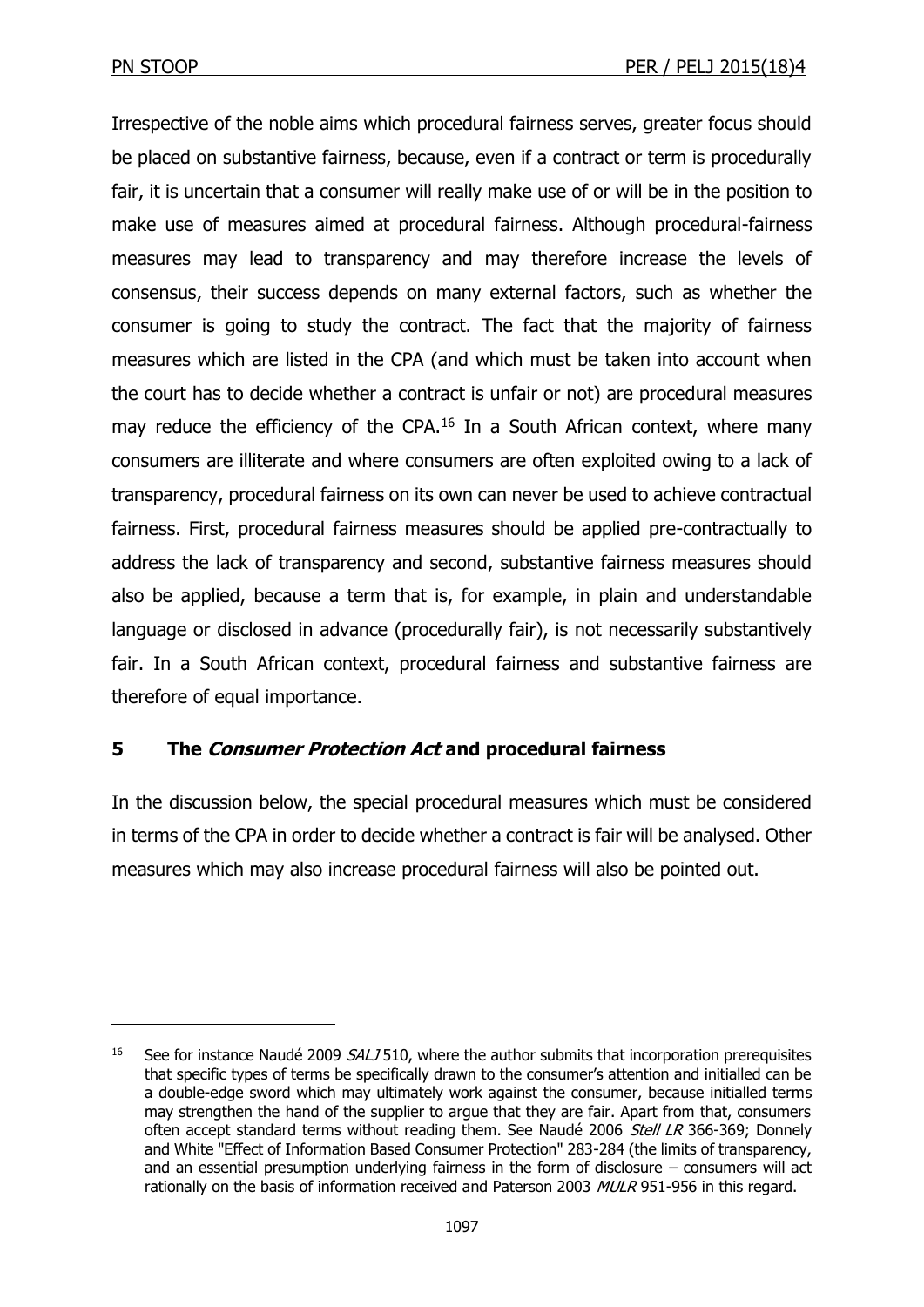# **5.1 The right to fair, just and reasonable terms and conditions**

Under the right to fair, just and reasonable terms and conditions, the CPA describes when terms and conditions will be unfair,  $17$  when a notice is required for certain terms and conditions, $18$  and when consumer contracts must be in writing.  $19$  It also sets out which transactions, agreements, terms or conditions are prohibited (in a so-called "blacklist"), $20$  and what the powers of the court are to ensure fair conduct, terms and conditions.<sup>21</sup> Over and above the fairness provisions contained under the right to fair contracts, the CPA also contains other provisions related to fairness.

The general fairness criterion for consumer contracts regulated in terms of the CPA is set out in section 48. It provides that, firstly, a supplier must not supply, offer to supply or enter into an agreement to supply goods or services at a price or on terms that are unfair, unreasonable or unjust.<sup>22</sup> Secondly, a supplier is not allowed to market any goods or services, or negotiate, or enter into or administer a transaction or agreement for the supply of goods or services in a manner that is unfair, unjust or unreasonable.<sup>23</sup> Thirdly, a supplier must not require a consumer, or a person to whom goods or services are supplied at the consumer's direction, to waive any rights, assume any obligation or waive any liability of the supplier on terms that are unfair, unreasonable or unjust, or impose any such terms as a condition of entering into a transaction.<sup>24</sup> Several factors play a role in deciding if a contract term was indeed unfair, and must be taken into account by a court. Some of these factors are procedural.

The factors which render a contract unfair, unreasonable or unjust are listed in section  $48(2).^{25}$  They include the provision that a term or contract is unfair (a) should it be

- <sup>22</sup> Section 48(1)(a) of the CPA.
- <sup>23</sup> Section 48(1)(b) of the CPA.<br><sup>24</sup> Section 48(1)(c) of the CPA
- <sup>24</sup> Section 48(1)(c) of the CPA.<br><sup>25</sup> The quidelines or factors list.

<sup>17</sup> Section 48 of the CPA.

<sup>&</sup>lt;sup>18</sup> Section 49 of the CPA.

<sup>19</sup> Section 50 of the CPA.

<sup>20</sup> Section 51 of the CPA.

<sup>21</sup> Section 52 of the CPA.

The quidelines or factors listed in s 48(2) of the CPA apply only to "a transaction or agreement, a term or condition of a transaction or agreement, or a notice to which a term or condition is purportedly subject". So it does not apply to price. It must also be noted that s 48(2) states that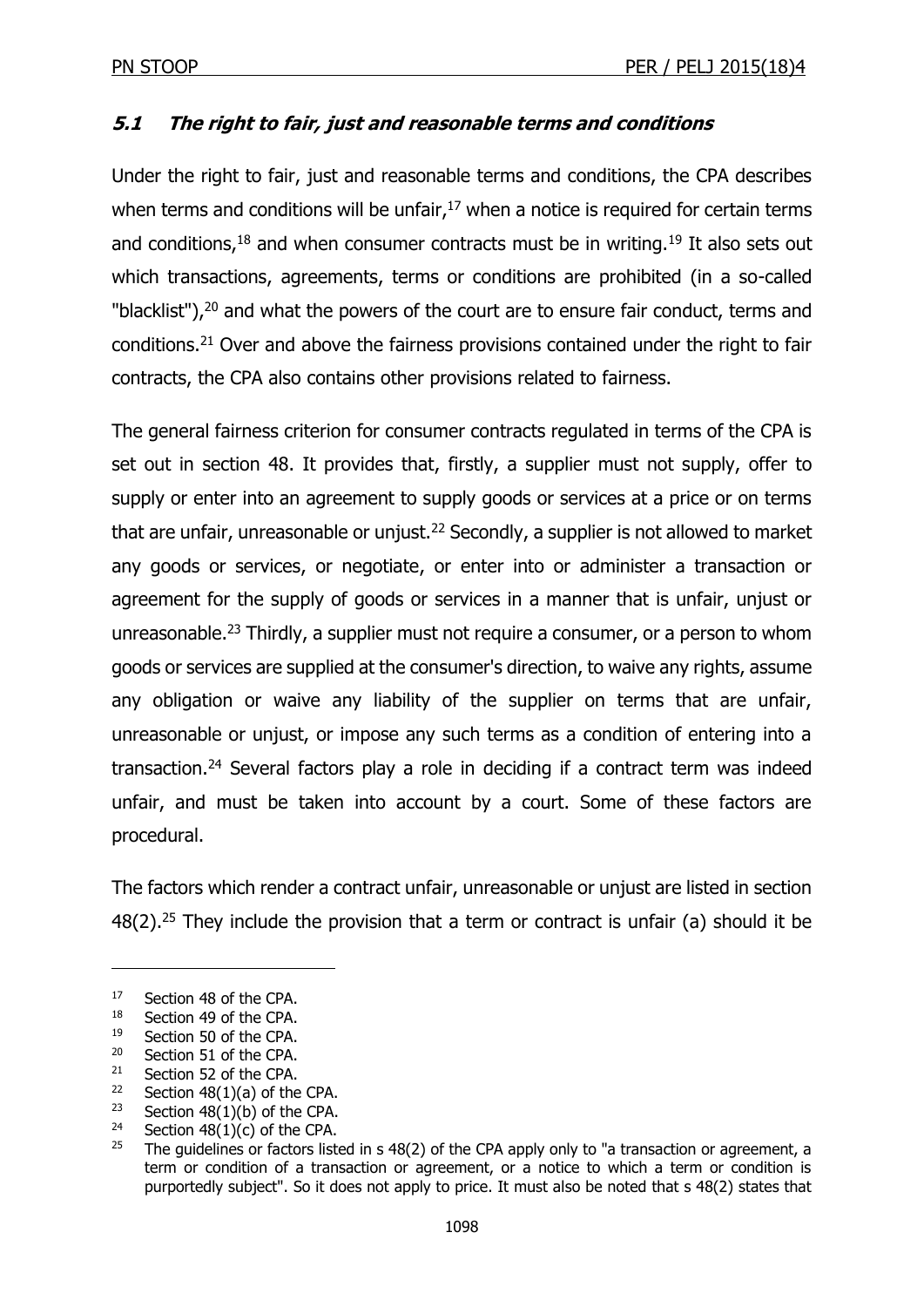excessively one-sided in favour of any person other than a consumer; (b) should the terms of the agreement or transaction be so adverse to the consumer that they are inequitable; (c) should a consumer have relied, to his/her detriment, on a false, misleading or deceptive representation or a statement of opinion provided by or on behalf of a supplier; or (d) should the transaction or agreement have been subject to a term or condition or a notice for which a notice in terms of section 49(1) is required, and the term, condition or notice is unfair, unreasonable, unjust or unconscionable, or the fact, nature and effect of the term, condition or notice was not drawn to the consumer's attention as required by section 49(1).

Section 52(2) also lists specific factors which a court *must* consider in any proceedings before it, concerning a transaction or contract between a supplier and consumer, where it is alleged that the supplier conducted business unconscionably,  $26$  used false, misleading or deceptive representations, $27$  or that a contract or contract term is unfair.<sup>28</sup> The word "must" indicates that the court always has to consider all these factors in each case. Factors related to procedural fairness that a court must consider in any proceedings before it concerning a transaction or contract between a supplier and consumer where unfairness is alleged will be discussed below.

# 5.1.1 Disclosure and mandatory terms

The first factors related to procedural fairness that a court must consider relates to disclosure and/or mandatory terms and will be discussed below.

5.1.1.1.1 Did the consumer rely on a false, misleading or deceptive representation or a statement of opinion to his/her detriment?

In terms of the widely drafted guidelines for fairness listed in section 48(2), a contract or term will be unfair if the consumer relied on a false, misleading or deceptive

it  $(s 48(2))$  does not limit the generality of s  $48(1)$ . Unfairness therefore goes further than the situations mentioned in the guidelines or factors listed in s 48(2). Also see Sharrock 2010 SA Merc LJ 308.

<sup>26</sup> Section 40 of the CPA.

<sup>27</sup> Section 41 of the CPA.

<sup>28</sup> Section 48 of the CPA.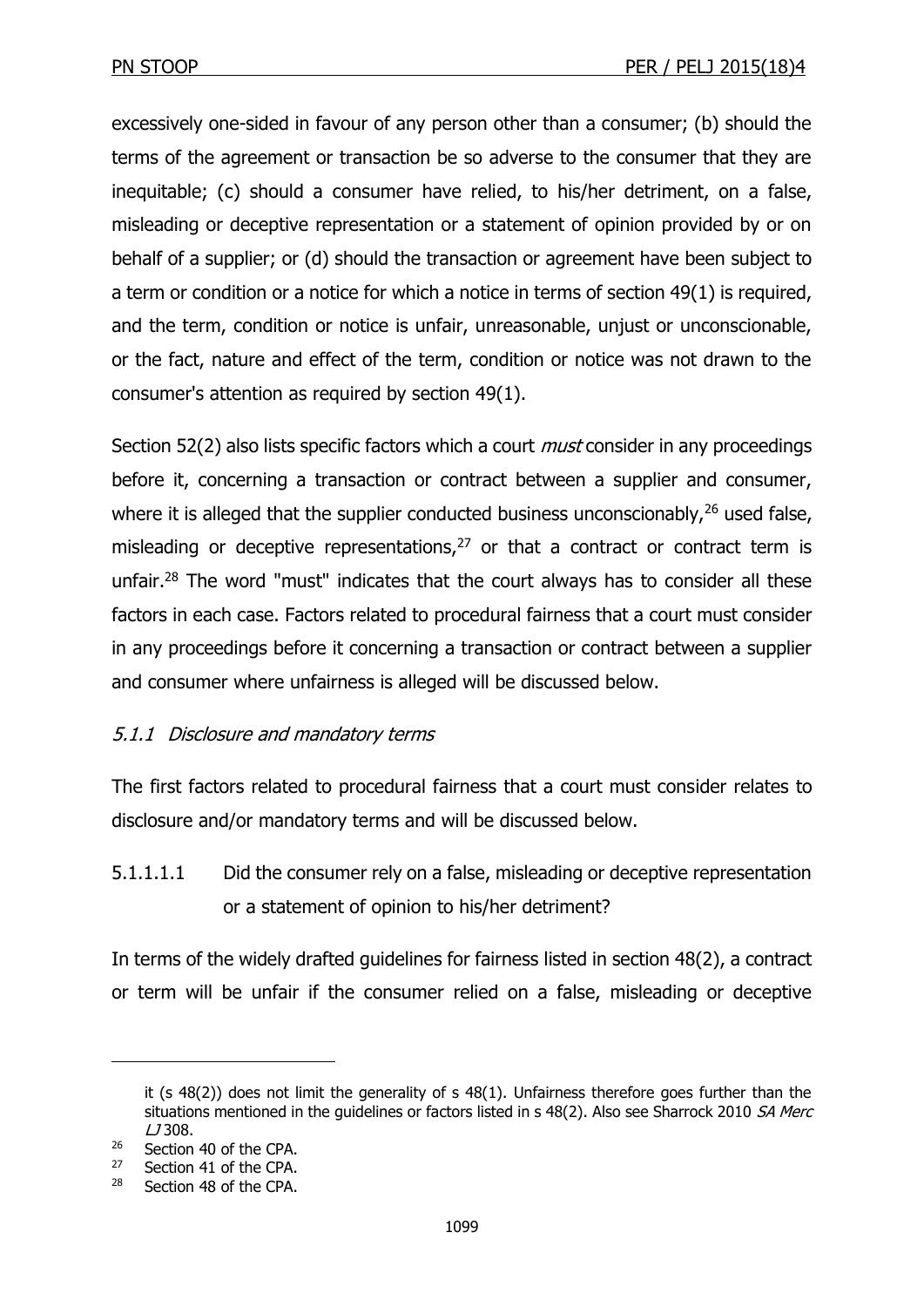representation,<sup>29</sup> or a statement of opinion provided by the supplier, to the detriment of the consumer.<sup>30</sup> The first part of section 48(2) deals with false, misleading or deceptive representations as contemplated in section 41, and the second part relates to a statement of opinion provided by the supplier to the detriment of the consumer.

Section 41 regulates false, misleading or deceptive representations.<sup>31</sup> It states that suppliers are not allowed to use false, misleading or deceptive representations concerning a material fact, use innuendo, exaggeration or ambiguity as to a material fact, or fail to disclose a material fact, or must not knowingly allow consumers to believe false, misleading or deceptive facts by failing to correct an apparent misapprehension on the part of the consumer.<sup>32</sup> While a supplier thus has a duty to properly disclose material facts, failure to do so may be regarded as a false, misleading or deceptive representation. A person acting on behalf of a supplier may also not falsely represent that such person has any sponsorship, approval or affiliation or engage in conduct that the supplier is prohibited from engaging in.<sup>33</sup>

Praise of goods or service by a supplier, or sales talk or so-called "puffing" as to a material fact, can be equated with the use of "exaggeration, innuendo or ambiguity as to a material fact". In terms of common law, "puffing" is regarded as mere sales talk, which has no binding effect.<sup>34</sup> However, in terms of section  $41(1)(b)$ , exaggeration, innuendo and ambiguity as to a material fact are prohibited and, if the consumer relied upon exaggeration, innuendo or ambiguity as to a material fact, that reliance renders a contract or term unfair in terms of section  $48(2)(c)$ . Puffing as to a material fact is thus prohibited and it renders a contract or term unfair if the consumer relied on it.<sup>35</sup>

 $29$  See s 41 of the CPA in respect of false, misleading or deceptive representations.

 $30$  Section 48(2)(c) of the CPA.

 $31$  See also para 5.2.2 below.<br> $32$  Section 41(1) of the CDA

Section  $41(1)$  of the CPA.

 $33$  Section 48(2) read with s 48(1) of the CPA.

 $34$  Christie and Bradfield Law of Contract 42, 161-164, where it is indicated that puffing has no legal effect but that it is difficult to draw a line between mere puffing and misrepresentation. Also see Van der Merwe et al Contract 21, 94-95.

 $35$  The Advertising Standards Authority (ASA) is the regulatory authority voluntarily regulating the advertising industry in South Africa. In terms of s 97(1)(a) of the CPA, the National Consumer Commission may liaise with any other regulatory authority on matters of common interest and may exchange information pertaining to matters of common interest or a specific complaint or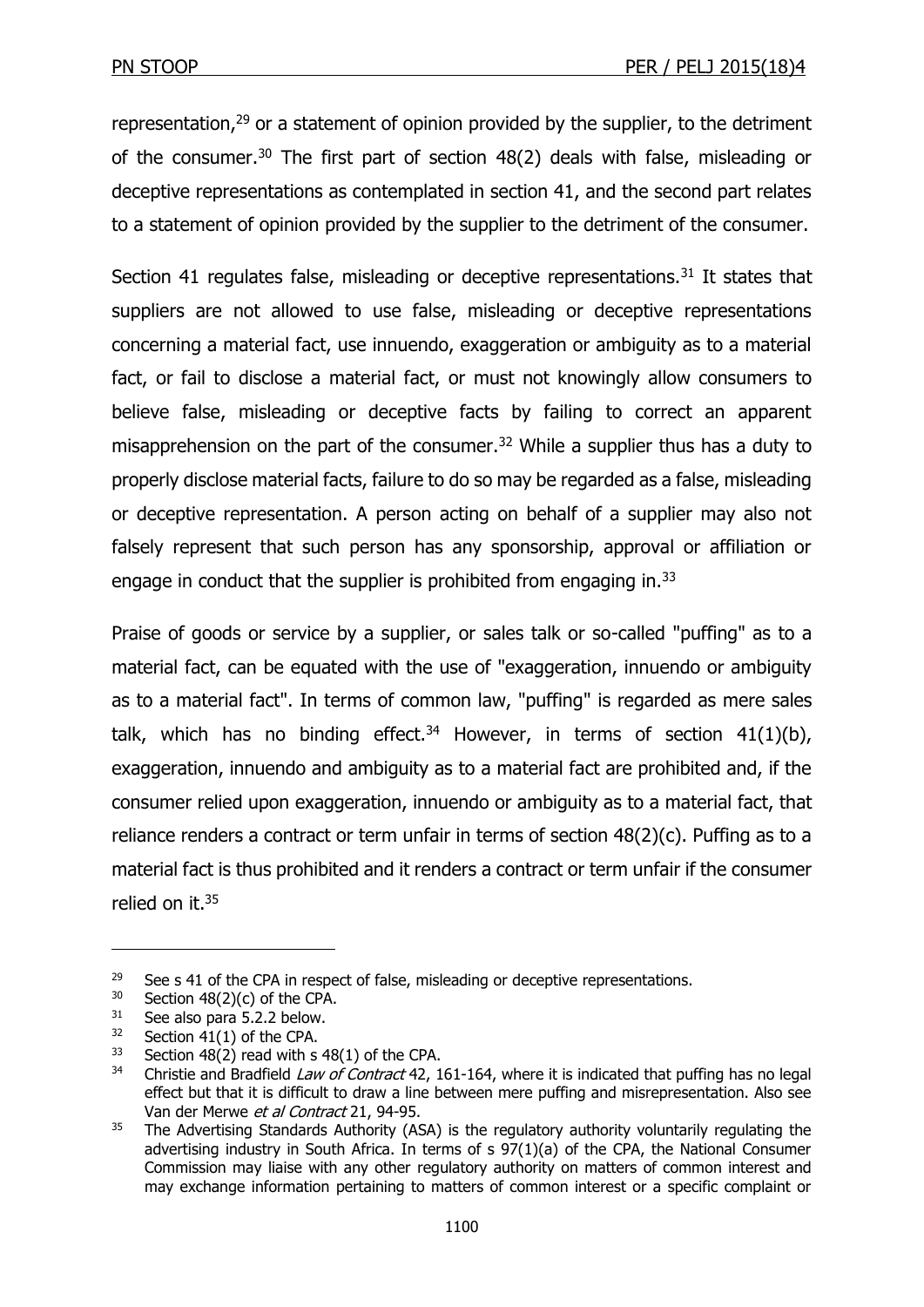-

The second part of section 48(2)(c) relates to a statement of opinion provided by the supplier to the detriment of the consumer. It states that, if a consumer relied on a statement of opinion provided by or on behalf of a supplier to the detriment of the consumer, the contract or term is unfair. A "statement of opinion" is any opinion and not only false, misleading or deceptive opinions, since "statement of opinion" is not qualified by this section. A term or contract can therefore be declared unfair should a consumer have relied on an opinion of the supplier (concerning a material fact) if it ultimately caused detriment. Suppliers who normally give opinions, such as medical doctors, attorneys and advocates, should therefore take notice of this section.

It is possible that opinion is not qualified because an opinion of a supplier amounts to his/her view or point of view, so it cannot be false or misleading. If it were possible for an opinion to be false or misleading, this would be very difficult to prove. However, it is suggested that "statement of opinion" should be qualified in one way or another, because it is unacceptable that any statement of opinion could lead to a contract being declared unfair. The words "any statement of opinion" can, for example, be replaced by the word "advice", which is a narrower term than "opinion".

Section 41(3) contains a non-exhaustive list of guidelines indicating when a representation is false, misleading or deceptive.<sup>36</sup>

# 5.1.1.2 Was the contract subject to a term for which a notice is required?

In terms of section 48(2)(d), a contract is unfair if the contract was subject to a term or condition or a notice to a consumer contemplated in section 49(1) and (a) the term, condition or notice is unfair or (b) the fact, nature and effect of that term was not

investigation. The Consumer Commission may thus ask the ASA to regulate puffing in the advertising industry.

<sup>36</sup> Section 41(3) of the CPA states, among other, that it will be a false, misleading or deceptive representation to falsely state or imply or fail to correct misapprehension on the part of the consumer that: (a) a supplier has a particular status or affiliation, connection, sponsorship or approval that he/she does not have; (b) that any goods or services have, inter alia, ingredients, characteristics, uses, accessories that they do not have; or (c) goods are of a particular standard, are new or unused if they are not. The same applies to any land or immovable property with regard to (a) characteristics that such land or property does not have; (b) the purpose of the land; or (c) the facilities and features of the land.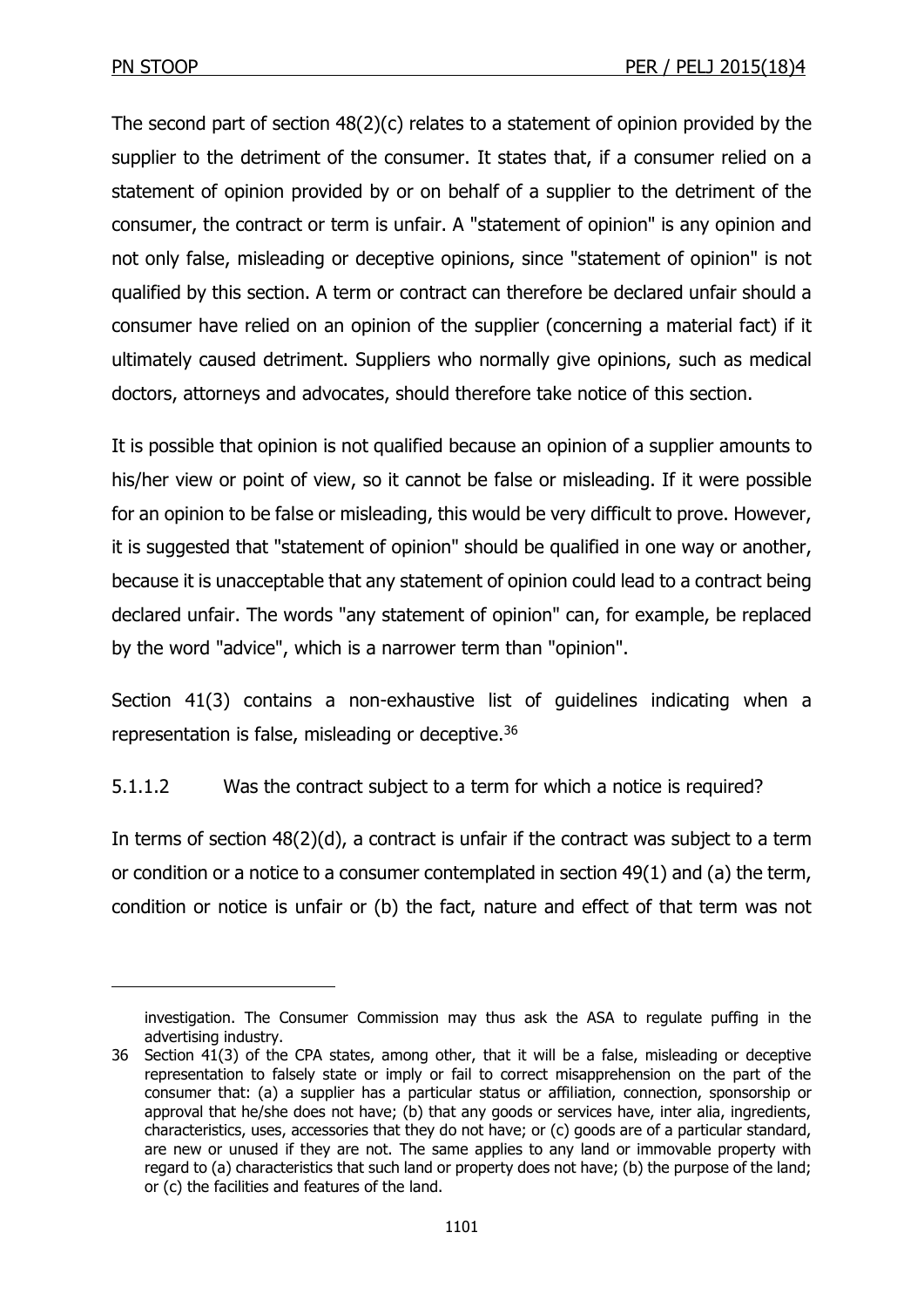drawn to the attention of the consumer in the manner that satisfied the requirements of section 49.

Procedural fairness requires that consumers be aware of terms that are to their detriment so that they can protect themselves against these. Disclosure of the presence of detrimental terms and other important information furthermore increases transparency. Informing a consumer of the presence of detrimental terms is therefore a measure aimed at preventing procedural unfairness. However, sometimes, a supplier's compliance with notice and disclosure requirements may not increase overall fairness, because consumers are disinclined to read detailed contract terms. In order to overcome the problems related to measures aimed at procedural fairness, strong emphasis should be placed on standardisation of the way in which terms should be presented. Standardisation will, however, still not address all these issues. For example, standardisation of terms does not make it more likely that a consumer will actually read the terms, but standardisation in presentation may make it slightly easier for a consumer to understand them, as information is presented in a standard way. It may also help a consumer to make comparisons between products, suppliers and prices.

Section 49 serves the above-mentioned purposes. In terms of this section, should a contract contain the specific terms and conditions as set out in section 49(1), it must be brought to the attention of the consumer in the prescribed manner and form.<sup>37</sup> The information must therefore not only be brought to the consumer's attention, but must also be brought to his or her attention in a standardised manner and form. These specific terms and conditions are those that purport to limit in any way the liability or risk of the supplier or someone else, that constitute an assumption of risk or liability by the consumer, that impose an obligation on a consumer to indemnify the supplier or someone else for any cause, or those which are an acknowledgement of any fact by the consumer.<sup>38</sup> The above-mentioned terms would include clauses to the effect

 $37$  Sections 49(1), (3), (4) and (5) of the CPA.

 $38$  Section 49(1)(a)-(d) of the CPA.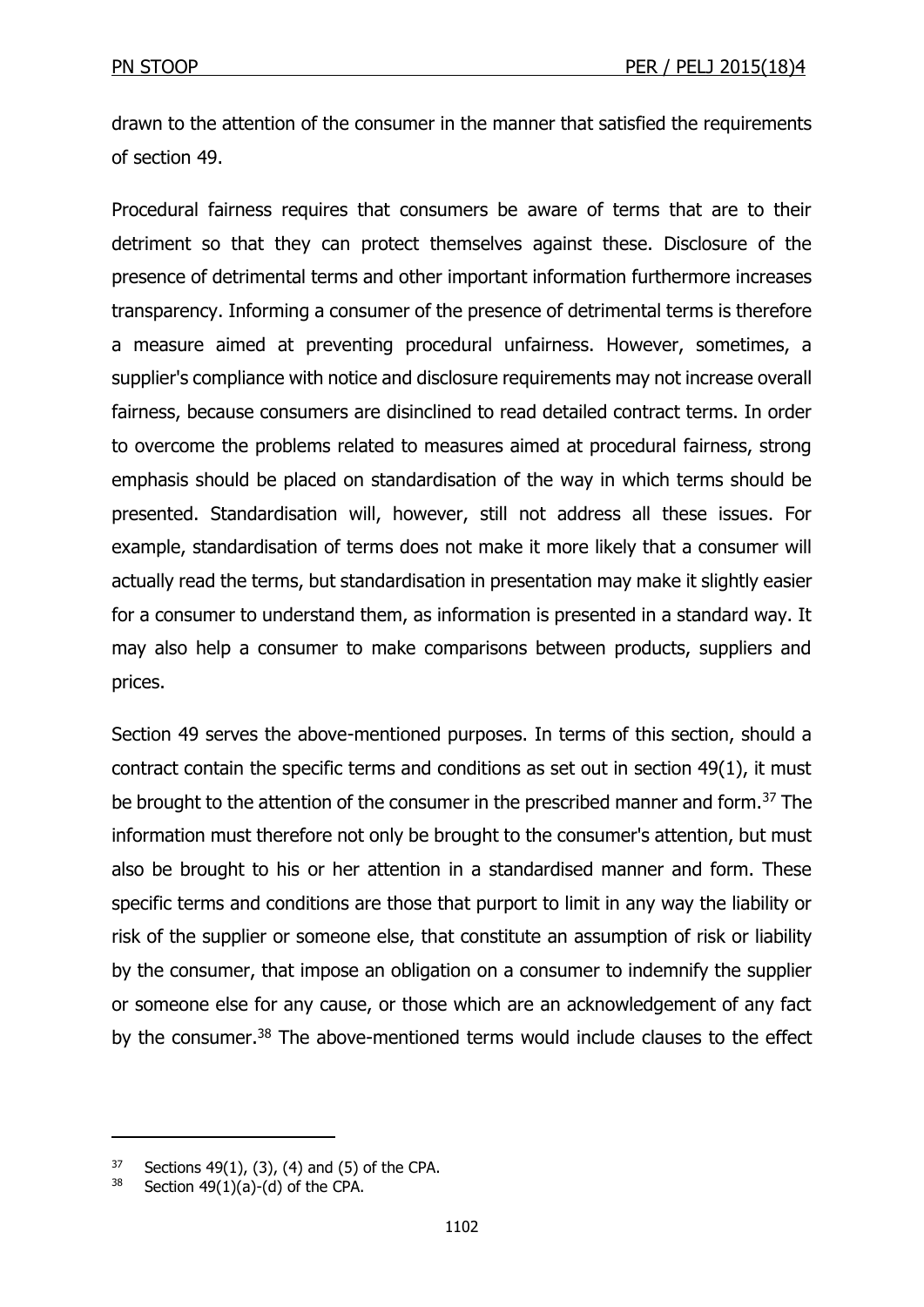that no representations were made to a consumer, as well as indemnity clauses and exemption clauses.

Furthermore, section 49(2) states that, if a provision concerns any activity or facility that is subject to risk of an unusual character or nature, or risks which the consumer could not reasonably be expected to be aware of, $39$  or those which could result in serious injury or death, the supplier has to specifically bring the fact, nature and potential effect of the risk to the attention of the consumer in the prescribed form and manner.<sup>40</sup> Furthermore, the consumer must have assented to that provision or notice by signing or initialling the provision or by otherwise acting in a manner consistent with acknowledgement of the notice, awareness of the risk and acceptance of the provision.<sup>41</sup> This provision may, however, be to a consumer's detriment where a supplier relies on the consumer's signature in order to show that the contract or term is fair, since the consumer was aware of it. A consumer should thus only sign it if he/she really agrees to the term and not only as a mere formality.

Again, the aims of transparency are served by the disclosure and signature requirements. In respect of form and manner, the notice or provision must be in plain language as contemplated in section  $22<sub>1</sub><sup>42</sup>$  and the consumer must be given sufficient time or an adequate opportunity in the circumstances to receive and comprehend the provision or notice.<sup>43</sup> A supplier can therefore minimise his or her liability for unfair contract terms by (a) drawing the attention of the consumer to the fact, nature or effect of a clause or notice (b) in plain language and (c) by giving a consumer adequate opportunity to comprehend the notice or provision.<sup>44</sup>

<sup>&</sup>lt;sup>39</sup> See also *Mercurius Motors v Lopez* 2008 3 SA 572 (SCA) para [33] where the Supreme Court of Appeal held that a clause that undermines the essence of a contract and a hidden clause should be clearly and pertinently brought to the attention of a client who signs a standard contract.

<sup>40</sup> Section 49(2) of the CPA.<br>41 Section 49(2) of the CPA

Section 49(2) of the CPA.

<sup>42</sup> See para 5.1.1.3 below.

<sup>43</sup> Sections 49(3) and (5) of the CPA. The CPA further places a duty on a supplier or other person to draw the attention of the consumer in a conspicuous manner and form that is likely to attract the attention of an ordinary alert consumer to the fact, nature and effect of the provision or notice (s 49(4)(a)). This must be done at the earliest before the consumer enters into the agreement or transaction, begins to engage in the activity or enters or gains access to a facility or before the consumer is required to offer consideration for the agreement or transaction (s 49(4)(b)).

<sup>44</sup> See also Jacobs, Stoop and Van Niekerk 2010 PELJ 357-358.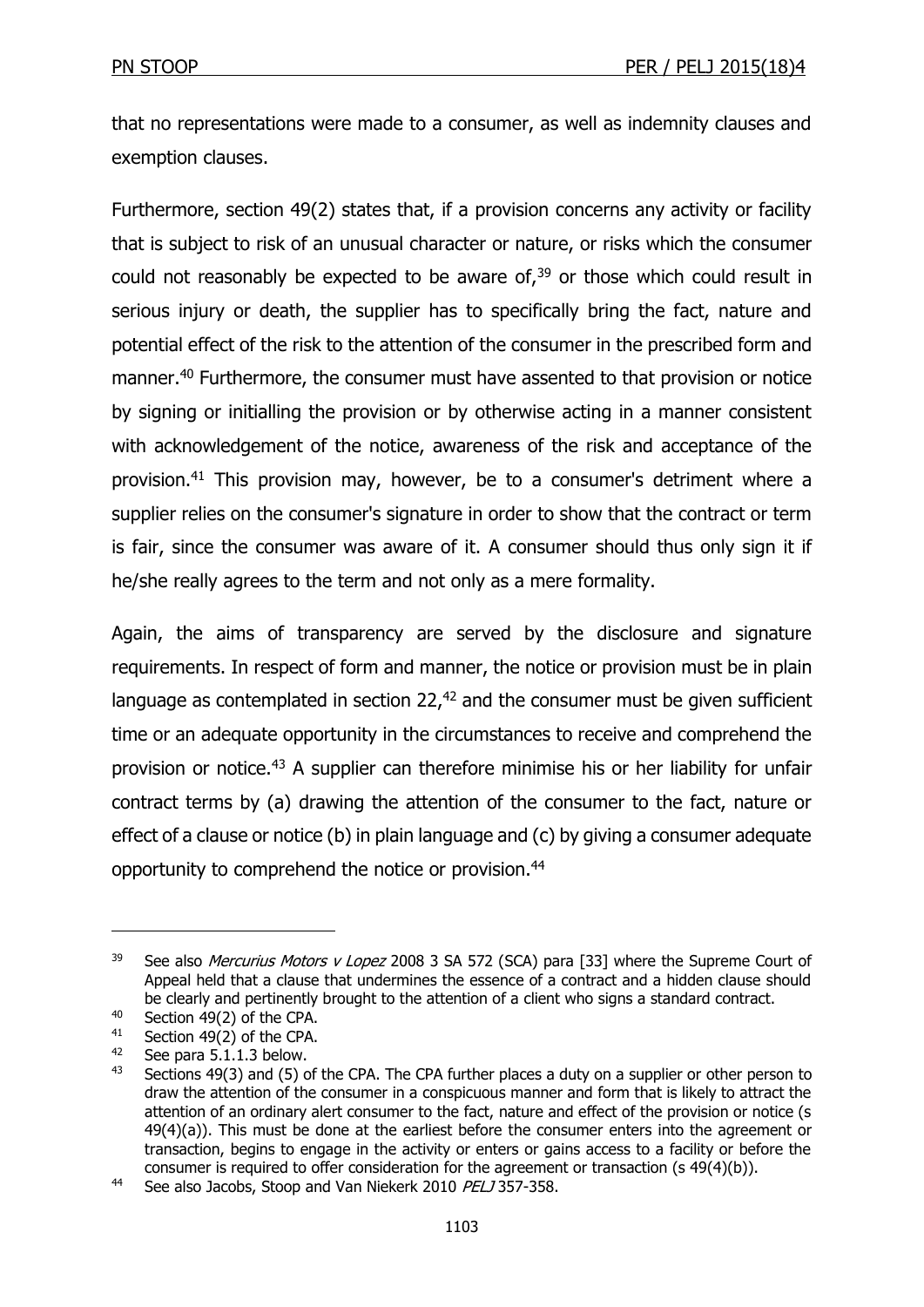5.1.1.2.1 The extent to which any documents satisfied the plain-andunderstandable-language requirements

The extent to which any documents relating to the transaction or agreement satisfied the requirements of section 22 is one of the specific factors which a court must consider in any proceedings before it concerning a transaction or contract between a supplier and consumer where unfairness is alleged.<sup>45</sup>

Measures aimed at procedural fairness increase transparency. Transparency in relation to the terms of a contract refers to the question whether the contract terms are accessible, in clear language, well structured and cross-referenced, with prominence being given to terms that are detrimental to the consumer or terms which grant important rights. One could therefore say that, in general, a procedurally fair contract is transparent. Although procedural fairness and measures aimed at procedural fairness have limitations, $46$  the plain-and-understandable-language requirements as set out in section 22 are, in a multilingual South African context where consumers are often only functionally literate, probably the most important proactive fairness measure contained in the CPA.

It has been indicated that unfairness often results from standard-term contracts. Consumers and suppliers do not always reach true consensus on the terms of standard-term contracts, because the terms are not well structured and are written in formal language. If contracts are written in plain and understandable language, this may result in "true" consensus being reached, since the contract is written in language that the consumer understands. Real consensus can only exist if a consumer really understands the terms of a contract.<sup>47</sup>

 $45$  Section 52(2)(j) of the CPA.

 $^{46}$  See para 4 above.

Real consensus is the coincidence of contracting parties' wills or a meeting of the minds. The will or intention of the parties must therefore be considered. However, it must be noted that, although true agreement is required, courts only concern themselves with the external manifestation of the minds. See SA Railways and Harbours v National Bank of SA Ltd 1924 AD 704 715; and Trollip v Jordaan 1961 1 SA 238 (A) 248. It must, however, never be assumed that true consensus exists or that consensus was not obtained in an improper way simply because misrepresentation, duress, undue influence or mistake was not proved or raised. In fact, the abuse of standard-term contracts urges one to require courts to, in future, approach consensus from a subjective angle (the theory of consensuality) in order to determine whether true consensus exists.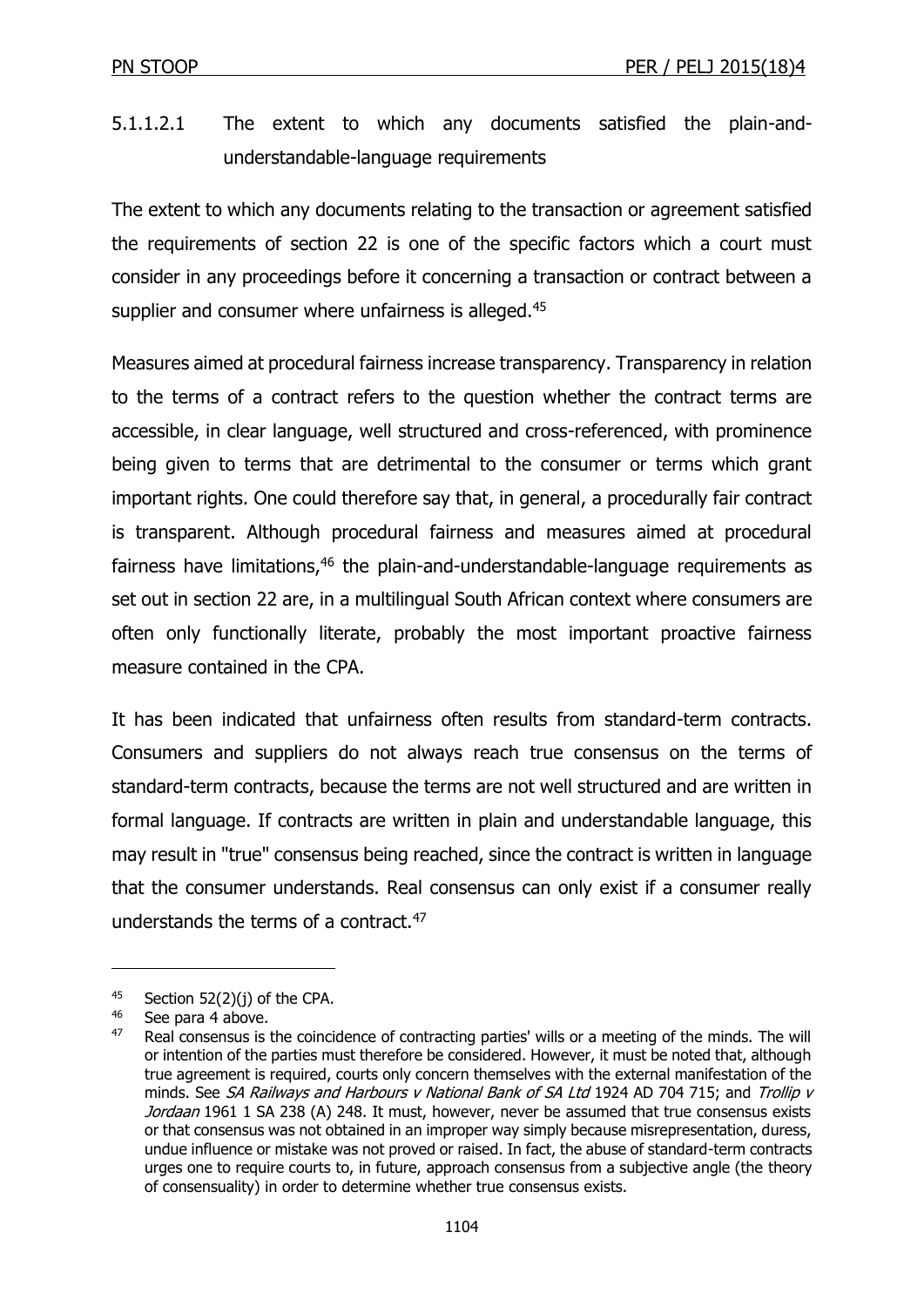Section 22 requires notices, documents or visual representations that are required in terms of the CPA or other law to be provided in plain and understandable language as well as in the prescribed form, if any.<sup>48</sup> Section 50 also makes plain language compulsory in all written consumer agreements.<sup>49</sup>

# 5.1.2 Bargaining position of the parties and choice

A weak bargaining position and a lack of choice mitigate against a finding of fairness, because a weak bargaining position and a lack of choice imply that the consumer could not have done anything or was not in a position to protect his or her own interests.<sup>50</sup> A supplier would usually be in a stronger bargaining position than a consumer simply because a single consumer is usually not in the position to give him/her leverage. Therefore, a mere inequality of bargaining position cannot be the only determinant of unfairness.

# 5.1.2.1 The nature of the parties and bargaining position

The nature of the parties to the contract or transaction (such as the size of the supplier), their relationship to each other, and their relative capacity, education, experience, sophistication and bargaining position form part of the specific factors which a court must consider in any proceedings before it concerning a transaction or contract between a supplier and consumer where unfairness is alleged.<sup>51</sup>

A mere inequality of bargaining positions cannot lead a court to conclude that a contract is unfair, and *vice versa*. However, if a supplier exploits a consumer's lack of education, experience and sophistication, the inequality of the bargaining position may lead the court to the conclusion that the contract is unfair.<sup>52</sup>

<sup>&</sup>lt;sup>48</sup> The *National Credit Act* 34 of 2005 was the first piece of South African legislation that required agreements to be drafted in plain language (s 64). For a full discussion of plain-language requirements in South Africa, see: Gouws 2010 SA Merc LJ 89; Newman 2010 Obiter 735-745; Stoop and Chürr 2013 PELJ 515-553.

<sup>&</sup>lt;sup>49</sup> See also para 5.2.3.1 below for a full discussion of s 50 of the CPA.

<sup>50</sup> Willett Fairness 22-25.

<sup>&</sup>lt;sup>51</sup> Section 52(2)(b) of the CPA.<br><sup>52</sup> See Sharrock 2010 SA Merc

See Sharrock 2010 SA Merc LJ 310-311. See also para 5.2.1 below where it is pointed out that it is unconscionable for suppliers to knowingly take advantage of a consumer because a consumer was unable to protect his/her own interests on account of physical or mental disability, illiteracy, ignorance, inability to understand the language of an agreement, or any similar factor. Section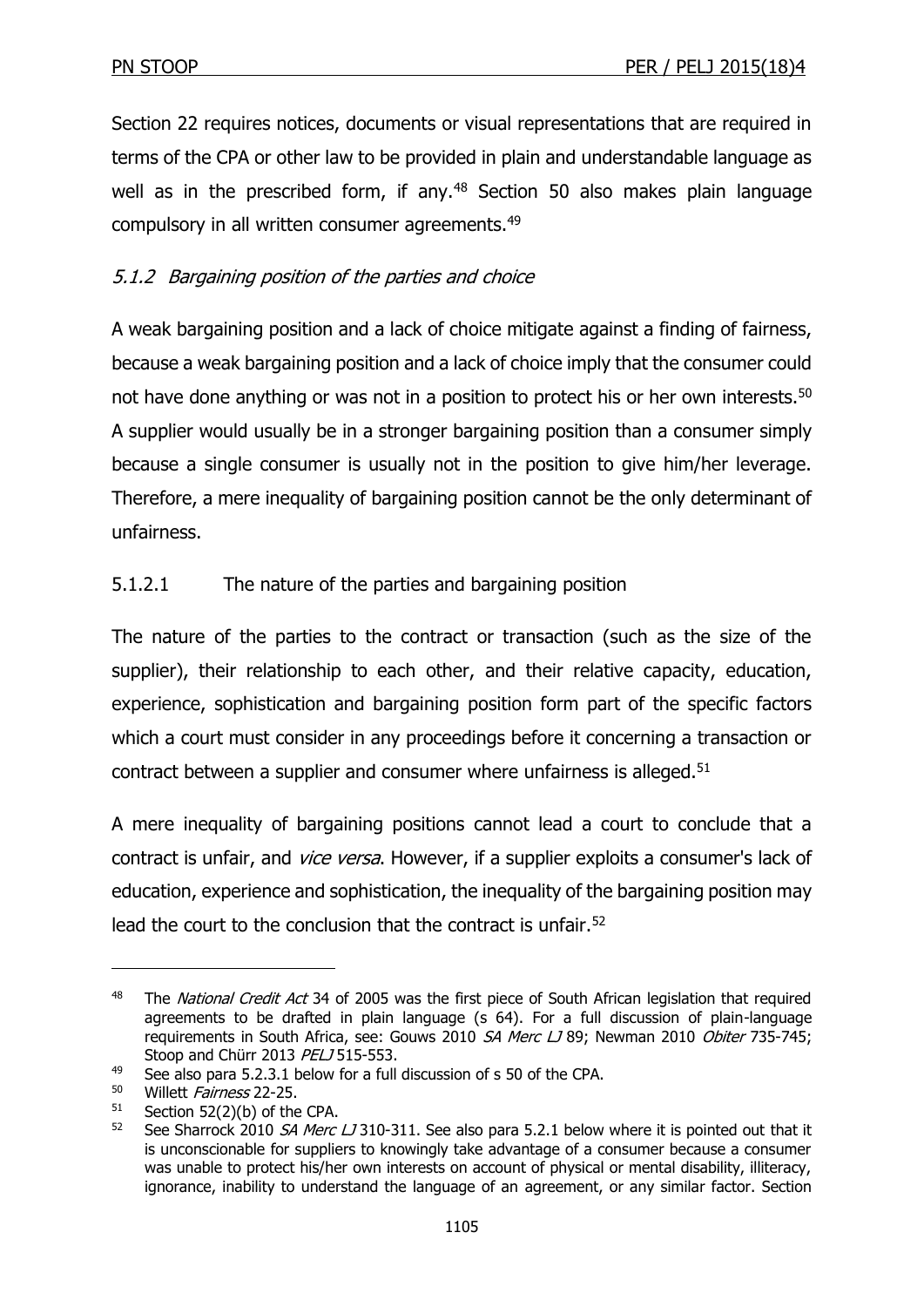Several broad considerations or individualised elements may play a role when bargaining positions must be judged. These considerations or elements include whether the injured party had an opportunity to enter into a similar contract with other persons without having to accept a similar term. In terms of section 52(2)(i), the amount for which, and the circumstances in which, the consumer could have acquired identical or equivalent goods or services from a supplier is one of the individualised factors the court must consider when it has to decide whether a contract is unfair. In respect of the relationship between the parties, the existence of a continuing, close working relationship and earlier collaboration may indicate that the bargaining positions of the parties were equal or that inequalities in bargaining positions have not been exploited. Previous dealings may also be a consideration.<sup>53</sup> The existence of previous dealings between parties may be an indication of knowledge of a term, and knowledge may imply fairness.<sup>54</sup>

# 5.1.2.2 The circumstances of the transaction or agreement

The circumstances of the transaction or contract that existed or which were reasonably foreseeable at the time that the conduct or transaction occurred or when the contract was entered into, form part of the specific factors which a court must consider in any proceedings before it concerning a transaction or contract between a supplier and consumer where unfairness is alleged. Such circumstances must be considered, irrespective of whether the CPA was in force at that time or not.<sup>55</sup>

The court therefore has to consider only the circumstances of the transaction or contract that existed or were reasonably foreseeable at the time that the conduct or transaction occurred or when the contract was entered into, and not the circumstances at a later stage. In general, circumstances arising after the conclusion of the contract are irrelevant, because the CPA limits circumstances to circumstances which existed

<sup>3(1)(</sup>b) furthermore provides that the CPA aims at reducing and ameliorating any disadvantages experienced in accessing any supply of goods or services by vulnerable consumers.

<sup>53</sup> Section 52(2)(h)(ii) of the CPA.<br>54 In terms of  $52(2)(h)$  of the C

In terms of  $\frac{1}{2}(2)(h)$  of the CPA, regard must be had to any custom of trade and any previous dealings between the parties under this factor when a consumer's knowledge of a specific term is considered. This factor, to a larger extent, resorts under measures aimed at substantive fairness.

 $55$  Section 52(2)(c) of the CPA. In this regard, the CPA is therefore applied retrospectively.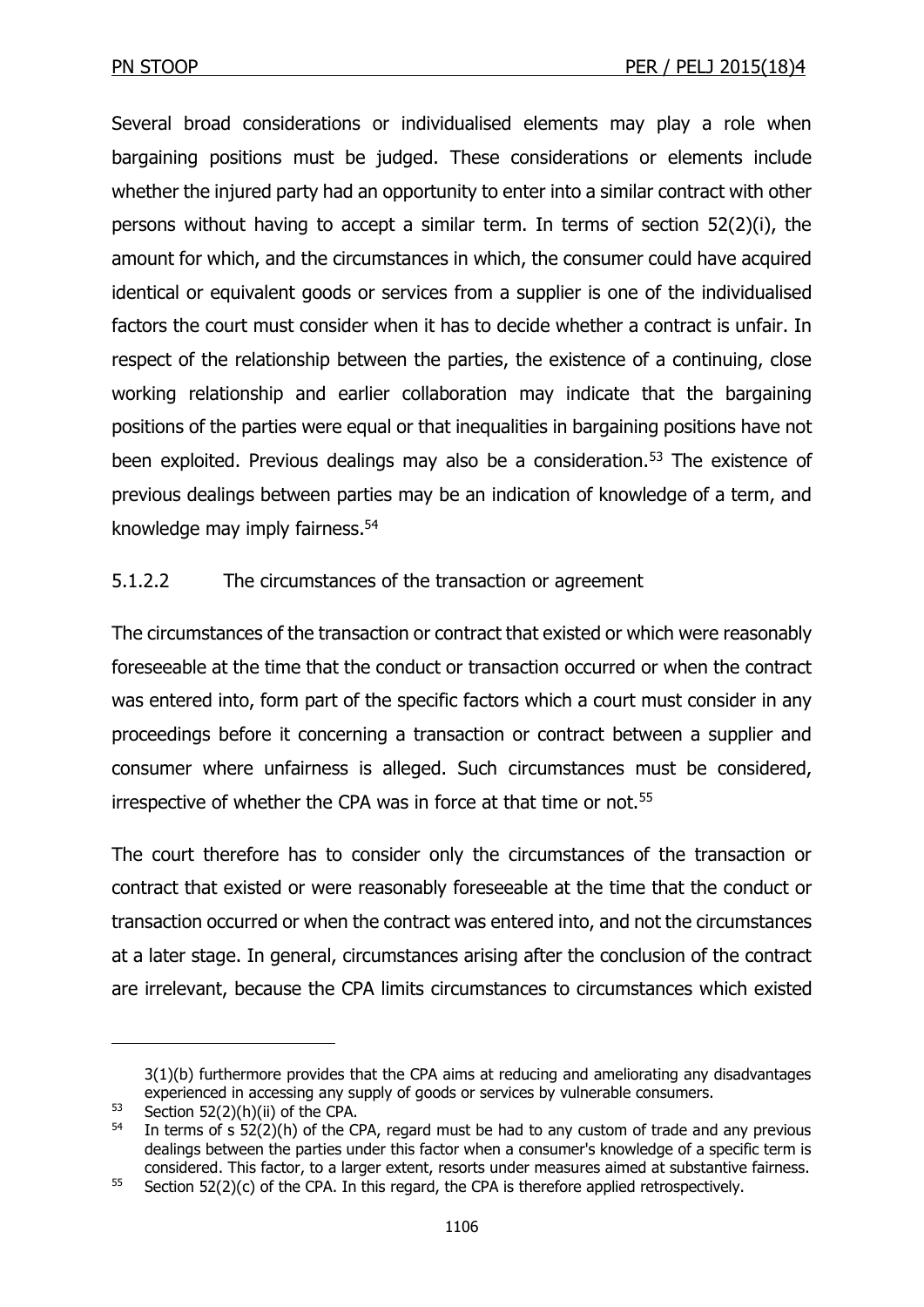-

or were reasonably foreseeable "at the time that the conduct or transaction occurred or contract was made". Only the current circumstances that were reasonably foreseeable may be taken into account. Whether circumstances were reasonably fore seeable is a question of fact.<sup>56</sup> It is doubtful whether a court will ever ignore circumstances which were unforeseeable or circumstances that arose after the conclusion of the contract, even if the CPA clearly requires that fairness must be judged having regard to circumstances which existed or which were reasonably foreseeable when the contract was made. The court should, however, as far as possible, ignore circumstances that arose after the conclusion of the contract, or a change in circumstances, in order to protect contractual certainty.

"Circumstances" is not defined, since circumstances would differ from contract to contract, making it too difficult to define. When a court has to assess whether a contract or term is fair in the light of the circumstances, different relevant factors, including procedural and substantive matters, must be gathered and weighed to decide on which side the balance comes down. The question is always whether a contract or term satisfies the requirement of fairness in relation to the context or circumstances of each particular contract or case. It may be argued that this contextual approach could lead to uncertainty (or have a negative impact on contract planning), because a term may be fair as against X due to the existence of certain circumstances, but not as against Y in the absence of similar circumstances. Possible uncertainty is, however, limited by the fact that the time frame against which an assessment is made is that of the conclusion of the contract which leaves an opportunity for contract planning. English law has similar provisions on circumstances that should be considered when the fairness of a contract is judged. In terms of section 11(1) of the Unfair Contract Terms Act 1977, an exemption clause or notice must have been fair to include in a contract, having regard to all the circumstances which were or ought to have been known to or in the contemplation of the parties when the contract was made. Despite the above-mentioned, the fact that fairness

<sup>&</sup>lt;sup>56</sup> See Sharrock 2010 SA Merc LJ 311 where he refers to the case of Ex Parte Lebowa Development Corporation 1989 3 SA 71 (T), which dealt with the issue of commercial insolvency. In this case (at 105-106), the court pointed out business risks that are reasonably foreseeable in modern business conditions.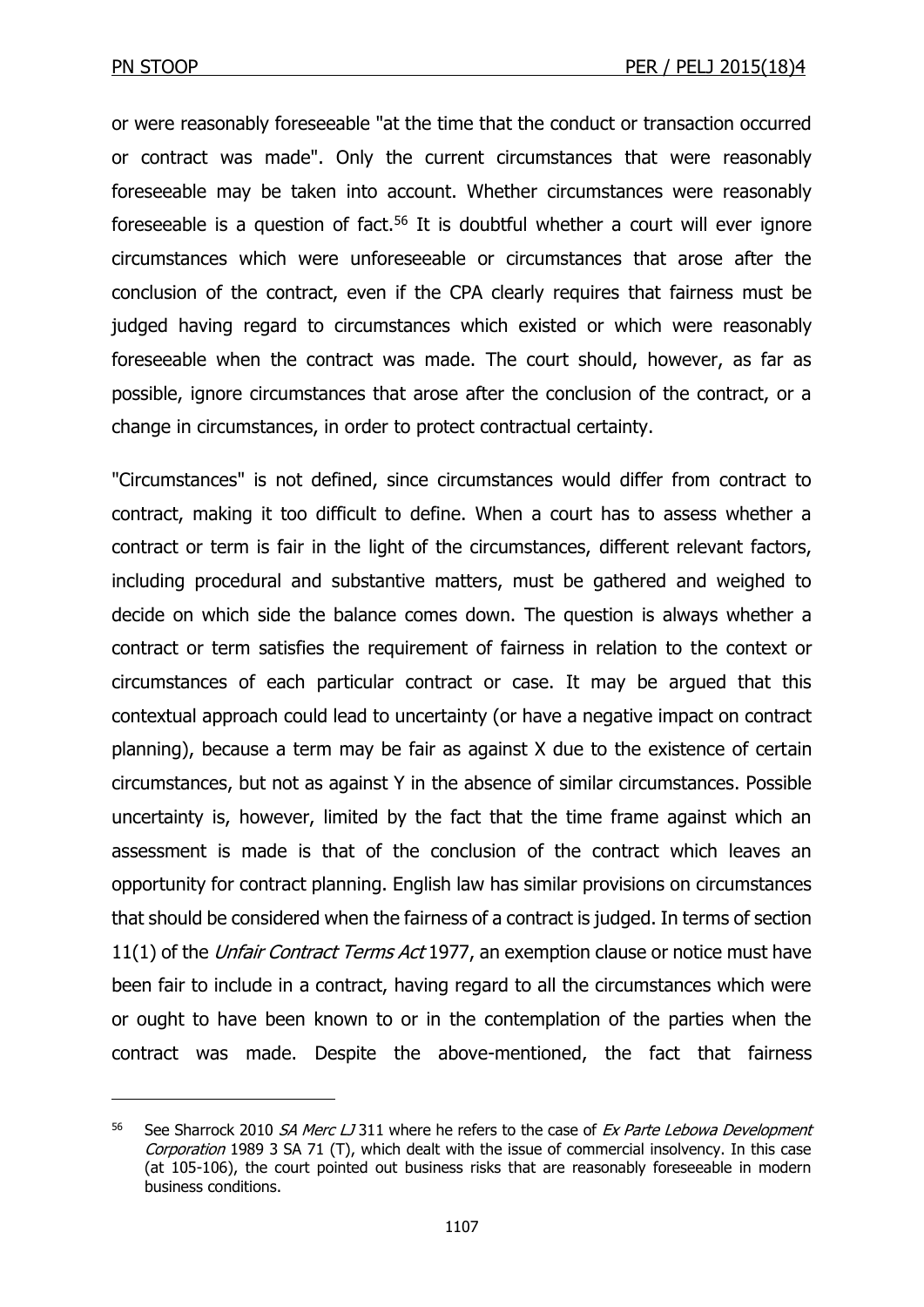(reasonableness) is to be judged at the time the contract was entered into can also be criticised, because it prevents the court from taking into account what has actually happened. Where a term seems to be fair when the contract was made, the court will not be able to consider fairness if the contract later on operates harshly. However, assessing the fairness of a term in relation to circumstances at the time of contracting helps with contract planning, because it will cause uncertainty and make contract planning a difficult task if a term is rendered unfair because it appears unfair in the light of unforeseeable events occurring after the contract was made.<sup>57</sup> It is important to note that the question is not whether the circumstances were fair, but whether the contract was fair having regard to all the circumstances. The same applies to the CPA. Furthermore, Regulation 6(1) of the English Unfair Terms in Consumer Contracts Regulations 1999 sets out the circumstances to be taken into account in the application of the unfairness tests. The Regulations differ slightly from the Act because the Regulations do not explicitly require circumstances which were reasonably foreseeable at the time of the conclusion of the contract to be taken into account. The Regulations state that the unfairness of a contract term must be assessed taking into account the nature of the goods or services for which the contract was concluded and by referring, at the time of conclusion of the contract, to all circumstances attending the conclusion of the contract. Circumstances attending the conclusion of the contract include factors such as whether the contract was expressed in plain language, whether the terms were presented clearly, bargaining power, and the availability of alternatives. The degree of genuine opportunity the consumer had to read and consider the terms of a contract is also an important factor.<sup>58</sup>

# 5.1.2.3 Negotiation between the parties and the extent of negotiation

Whether there was any negotiation between the parties and the extent of it form part of the specific factors which a court must consider in any proceedings before it

<sup>57</sup> See Beale, Bishop and Furmston *Contract* 1011 where the authors raise the point that it seems doubtful whether a court will ever ignore what has actually happened, even if the Act clearly requires that reasonableness must be judged having regard to circumstances which existed or which ought reasonably to have been known or in the parties' contemplations when the contract was made.

<sup>58</sup> Whittaker "Unfair Terms" para 15-055.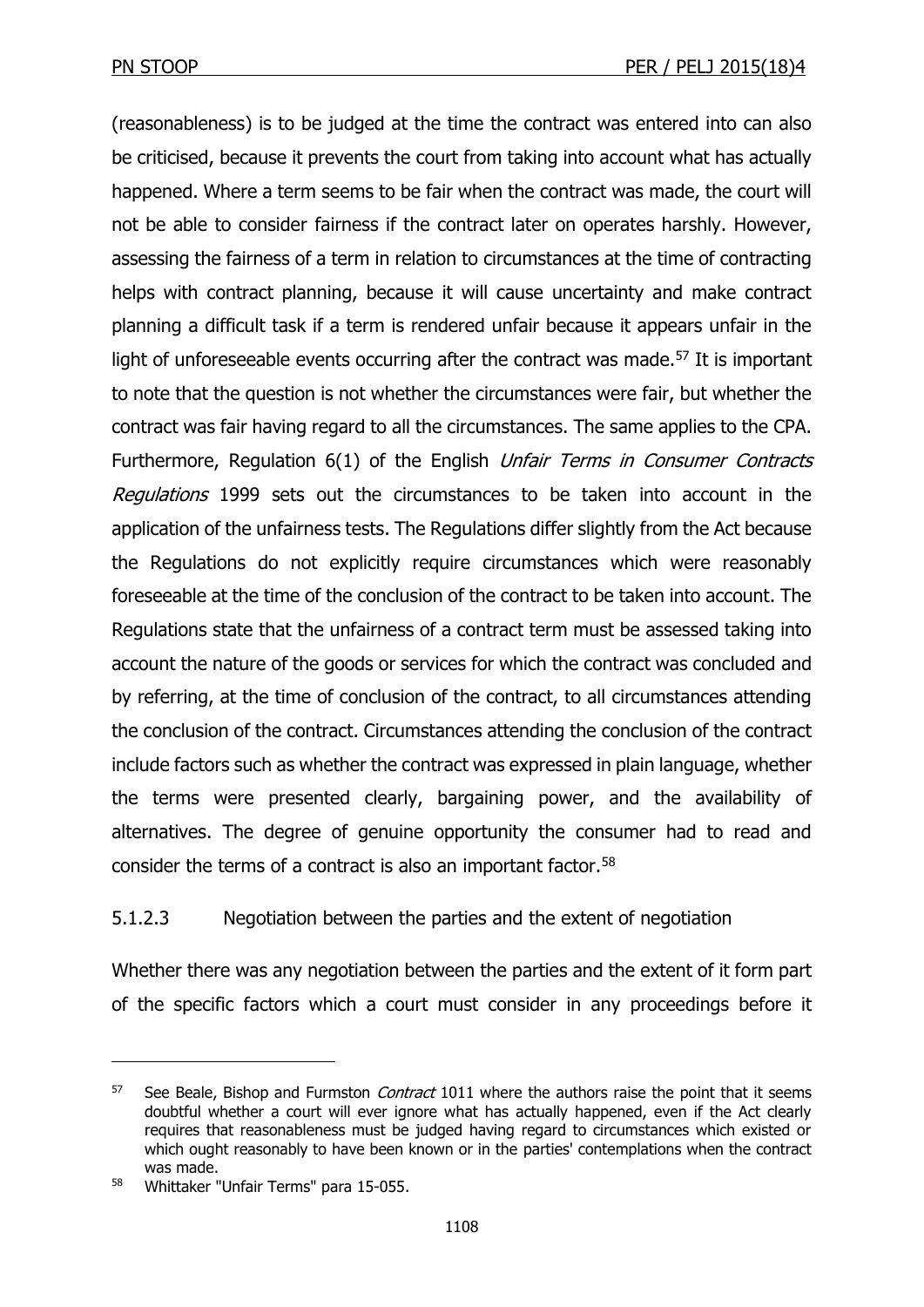concerning a transaction or contract between a supplier and consumer where unfairness is alleged.<sup>59</sup>

This factor leads one to the conclusion that the use of standard terms in contracts may be an indication of unfairness due to a lack of negotiation. That is because nonnegotiated terms or standard terms cannot always be regarded as the proper expression of the self-determination of both parties, and fairness intervention is therefore justified.<sup>60</sup> Genuine negotiation may therefore be an indication of fairness. However, that does not mean that all non-negotiated terms are unfair or that all negotiated terms are fair.

"Negotiation" is not defined in the CPA. In the light of the other factors listed in the CPA, one can assume that this factor (negotiation) has to do with a consumer's choice. The question is therefore whether the consumer had a real opportunity to influence the contents of a contract or term. The mere fact that a supplier presents the consumer with more than one pre-formulated alternative to choose from therefore does not qualify as "negotiation". In English law, negotiation is not a factor which has to be taken into account when the fairness of a contract is judged. That is because the Unfair Terms in Consumer Contracts Regulations apply only to non-negotiated consumer contracts.<sup>61</sup> The CPA therefore goes much further than English law, since its aim is not only to address the fairness of standard-term contracts.<sup>62</sup> In fact, the general fairness criterion also set out in section 48(1) provides that a supplier must not negotiate in a manner that is unfair.

<sup>59</sup> Section 52(2)(e) of the CPA.

<sup>60</sup> Naudé 2006 Stell LR 365, 370-371.

 $61$  Regulation 5(1) of the Unfair Terms in Consumer Contracts Regulations 1999 (Statutory Instrument 1999 No 2083).

 $62$  The fact that the fairness of a negotiated contract is also regulated may be criticised by some as being in conflict with private autonomy. It may also be contended that it is irrational to affect the contents of individually negotiated contracts. However, the mere fact that negotiation takes place does not ensure that fair terms are used. Not all consumers in South Africa are able and free to protect their interests, so an opportunity to negotiate may be meaningless for them.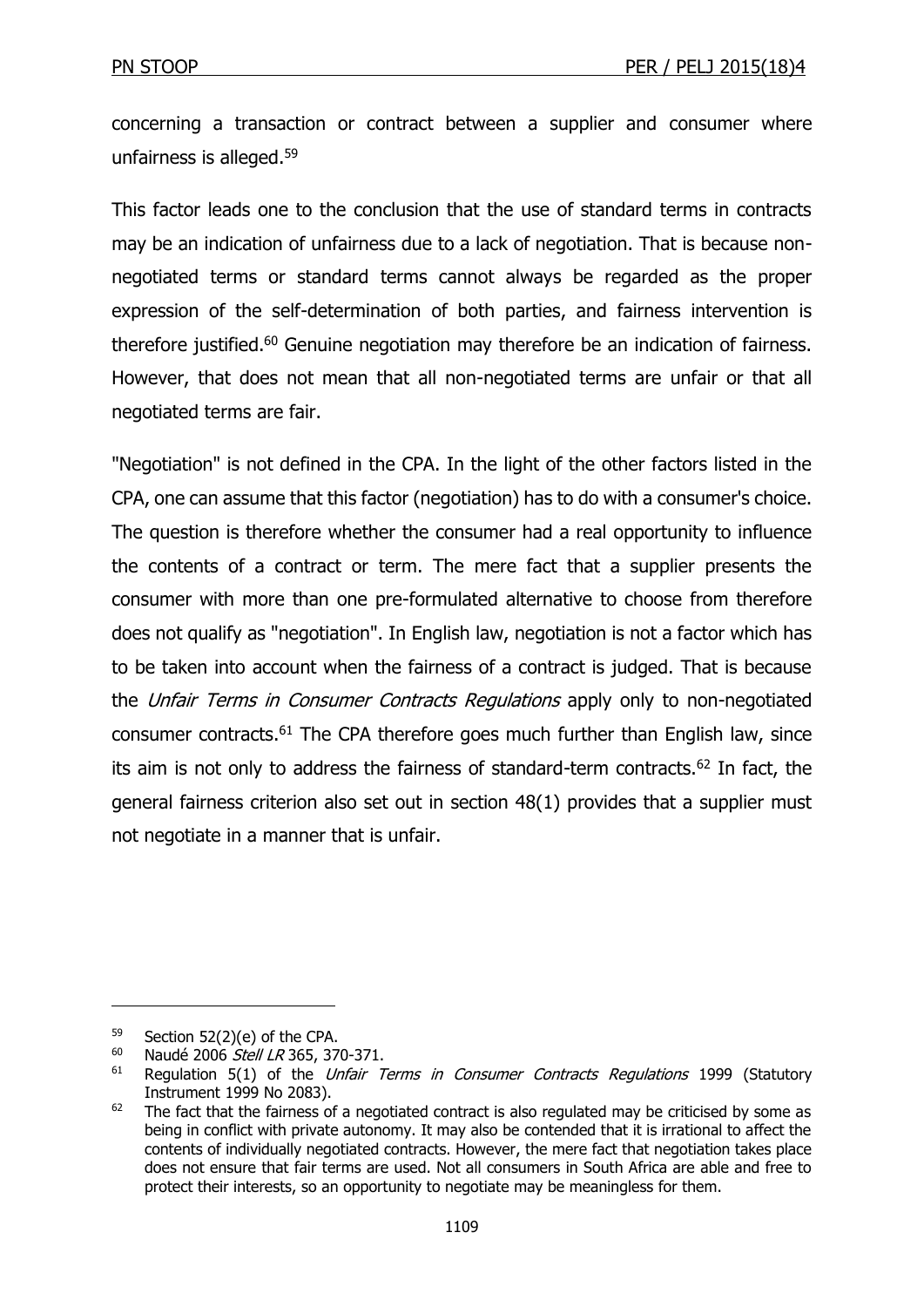# **5.2 Other factors which may increase procedural fairness that are not listed in sections 48(1) and 52(2)**

There are also other measures in the CPA which may contribute to fairness. However, these other measures are not part of those the court has to consider when it has to determine whether a contract is unfair or not. $63$  Some of these measures will be pointed out and discussed below.

In terms of section 52(2), the factors discussed above must be considered when the court has to decide on the fairness of a term or contract. However, these factors must not only be considered when a contravention of section 48 (the general fairness criterion) is alleged, but also when a contravention of section 40 (prohibition of unconscionable conduct) and section 41 (false, misleading or deceptive representations) is alleged.<sup>64</sup> They must also be considered when the CPA does not otherwise provide a remedy sufficient to correct the relevant prohibited conduct or unfairness.<sup>65</sup> In themselves, the measures contained in sections 40 and 41 may also contribute to procedural fairness.

These other measures may proactively contribute to an increase in openness or transparency and therefore to procedural fairness. Since consumer protection through the disclosure of information involves minimal interference with party autonomy, information-disclosure requirements cannot even be criticised from a supplier's point of view.<sup>66</sup> Consumer protection in South Africa in terms of the CPA is not mainly information-based, which is to be welcomed since the effectiveness of consumer protection solely through the disclosure of information can be questioned, because it is uncertain whether all South African consumers, especially the vulnerable ones, have the capacity to respond to information or whether they act rationally on the basis of information received.<sup>67</sup> Disclosure of information (on its own) therefore does not

<sup>&</sup>lt;sup>63</sup> See the discussion above in paras 5.1.1 and 5.1.2.

 $64$  Section 52(1)(b) of the CPA.

 $65$  Section 52(1)(a) of the CPA.

<sup>&</sup>lt;sup>66</sup> See Donnely and White "Effect of Information Based Consumer Protection" 282-283.<br><sup>67</sup> Donnely and White "Effect of Information Based Consumer Protection" 271, where

<sup>67</sup> Donnely and White "Effect of Information Based Consumer Protection" 271, where the limits of transparency are pointed out and where it is indicated that an essential presumption underlying fairness in the form of disclosure is that consumers will act in a rational way on the information received.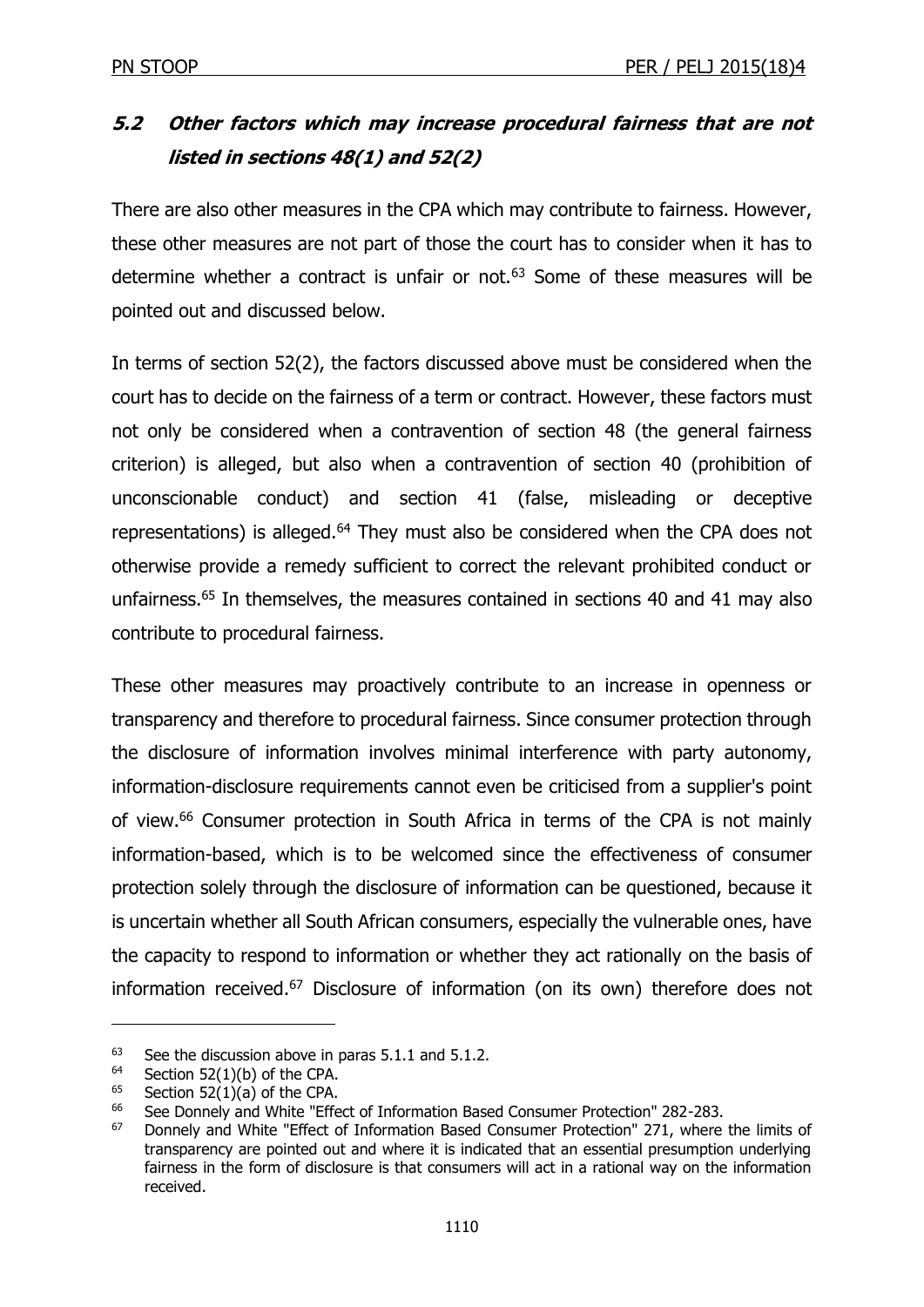necessarily empower the consumer. The CPA specifically aims at reducing and ameliorating any disadvantages experienced in accessing any supply of goods and services by low-income consumers or communities, minors, seniors, and other similarly vulnerable consumers, and most important, consumers whose ability to read and comprehend advertisements, contracts, marks, notices, warnings, labels or instructions is limited by reason of low literacy, visual impairment or limited fluency in the language of the representation.<sup>68</sup> Procedural-fairness measures therefore oblige suppliers, among others, to disclose specific information, and to do so in a certain way. The Preamble to the CPA states that it is necessary to develop and employ innovative means to protect the interests of all consumers and to ensure redress for consumers who are subjected to abuse or exploitation in the marketplace. It further states that the CPA was enacted to promote and protect the economic interests of consumers and to improve access to, and the quality of, information that is necessary so that consumers are able to make informed choices according to their individual needs.

## 5.2.1 Unconscionable conduct

As pointed out above, there are other measures in the CPA which may contribute to fairness (these other measures are not part of those the court has to consider when it has to determine whether a contract is unfair or not).<sup>69</sup> The prohibition of unconscionable conduct is an example of such a measure.

One of the aims of the CPA is to protect consumers from unconscionable, unfair, unreasonable, unjust or improper trade practices and from any deceptive, misleading, unfair or fraudulent conduct. In order to fulfil this aim, consumers have a right to fair and honest dealing.<sup>70</sup> Under this right, the following matters are forbidden: unconscionable conduct such as duress or harassment, $71$  false, misleading and

<sup>&</sup>lt;sup>68</sup> Section  $3(1)(b)$  of the CPA.<br><sup>69</sup> See the discussion above in

<sup>69</sup> See the discussion above in paras 5.1.1, 5.1.2 and 5.2.<br> $\frac{70}{2}$  Section 3(1)(c)-(d) of the CBA For a full discussion on

Section  $3(1)(c)-(d)$  of the CPA. For a full discussion on the right to fair and honest dealing, see Van Eeden "Consumer Protection" paras 150, 152, 161, 172-173, 200 and 208.

 $71$  Section 40 of the CPA.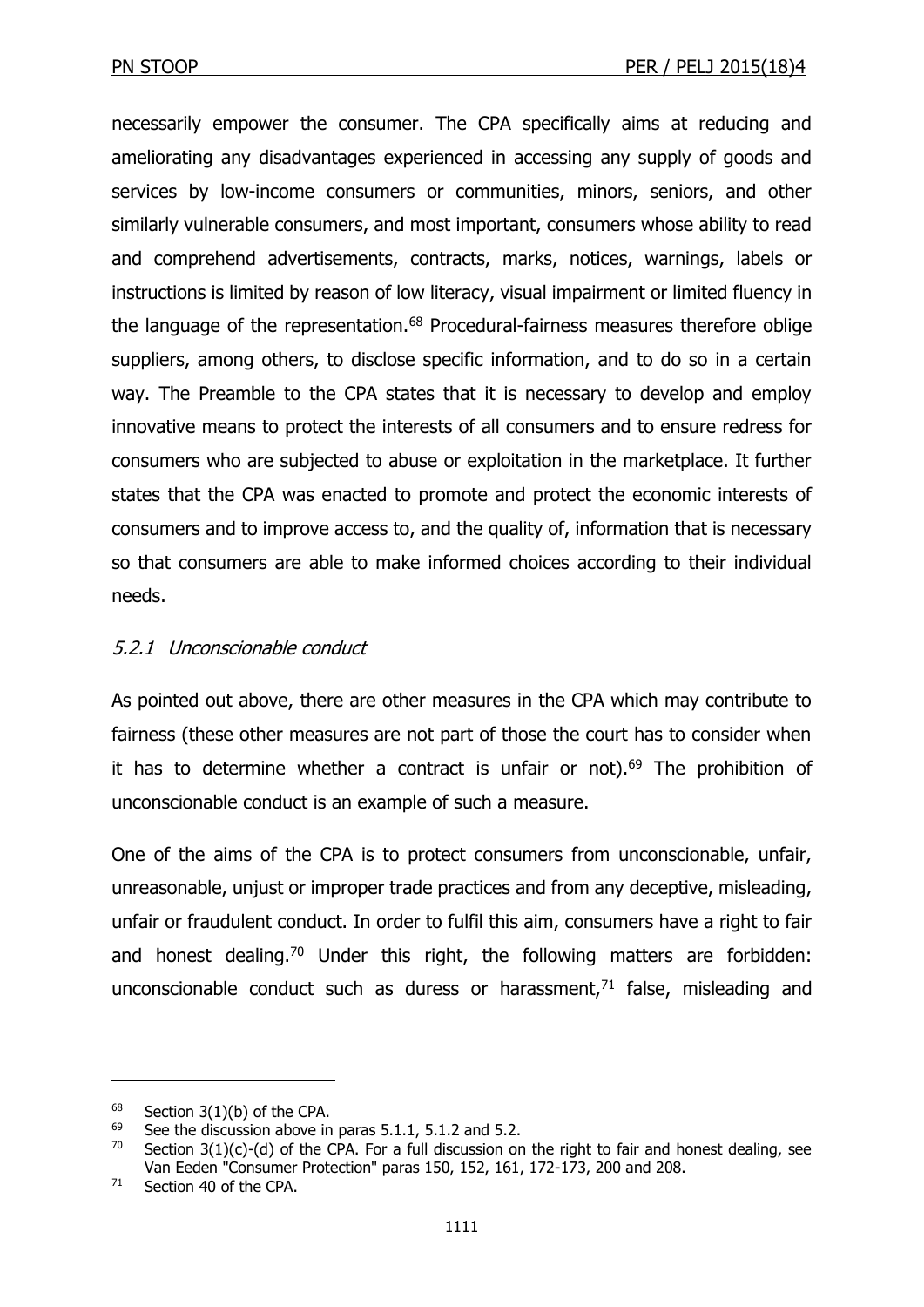deceptive representations,<sup>72</sup> fraudulent schemes and offers,<sup>73</sup> and pyramid and related schemes.<sup>74</sup>

The prohibition of unconscionable conduct in marketing, supply, negotiation, conclusion, execution or enforcement of a contract or the demand for payment or the recovery of goods from a consumer aims at preventing unconscionable (unfair) conduct in contractual procedures. This section of the CPA may therefore increase procedural fairness.

Unconscionable conduct is conduct having a character contemplated in section 40 or other improper or unethical conduct that would be improper or unethical to a degree that would shock the conscience of a reasonable person.<sup>75</sup> Section 40 prohibits the use of physical force against consumers, coercion, undue influence, pressure, duress or harassment, unfair tactics or any similar conduct in connection with the marketing and supply of goods or services, negotiations, conclusion, execution or enforcement of a contract for the supply of goods or services to consumers or demand or collection of payment for goods or services or recovery of goods from consumers.<sup>76</sup> Common law also covers duress and undue influence.<sup>77</sup>

The CPA further expands the ambit of the unconscionable-conduct provision by stating that it is also unconscionable for suppliers to knowingly take advantage of a consumer because a consumer was unable to protect his/her own interests on account of physical or mental disability, illiteracy, ignorance, inability to understand the language

<sup>72</sup> Section 41 of the CPA.

 $^{73}$  Section 42 of the CPA.<br> $^{74}$  Section 43 of the CPA

<sup>&</sup>lt;sup>74</sup> Section 43 of the CPA.<br><sup>75</sup> See the definition of "u

<sup>&</sup>lt;sup>75</sup> See the definition of "unconscionable" in s 1 of the CPA.<br><sup>76</sup> Section 40(1) of the CPA

Section  $40(1)$  of the CPA.

<sup>&</sup>lt;sup>77</sup> See *Broodryk v Smuts* 1942 TPD 47 for an example of duress. Also see *Preller v Jordaan* 1956 1 SA 483 (A). Under common law, duress and undue influence are based on the idea that undue influence and duress render a contract void or voidable, depending on the facts, because such duress and undue influence affect a person's will and lead to improper obtaining of consensus. When absolute force is used, an agreement will be void ab initio, and when relative force or undue influence is used, the agreement will be voidable at the choice of the consumer. S 40 of the CPA, therefore, in a sense codifies the common law. However, s 40 has a wider ambit. S 40 deals not only with consensus obtained by improper means, but also with other improper or unethical conduct in marketing, supply, negotiation, execution and enforcement. S 40 reinforces the idea that parties to a contract should act in good faith and that their conduct should not be improper, unconscionable and contrary to the boni mores.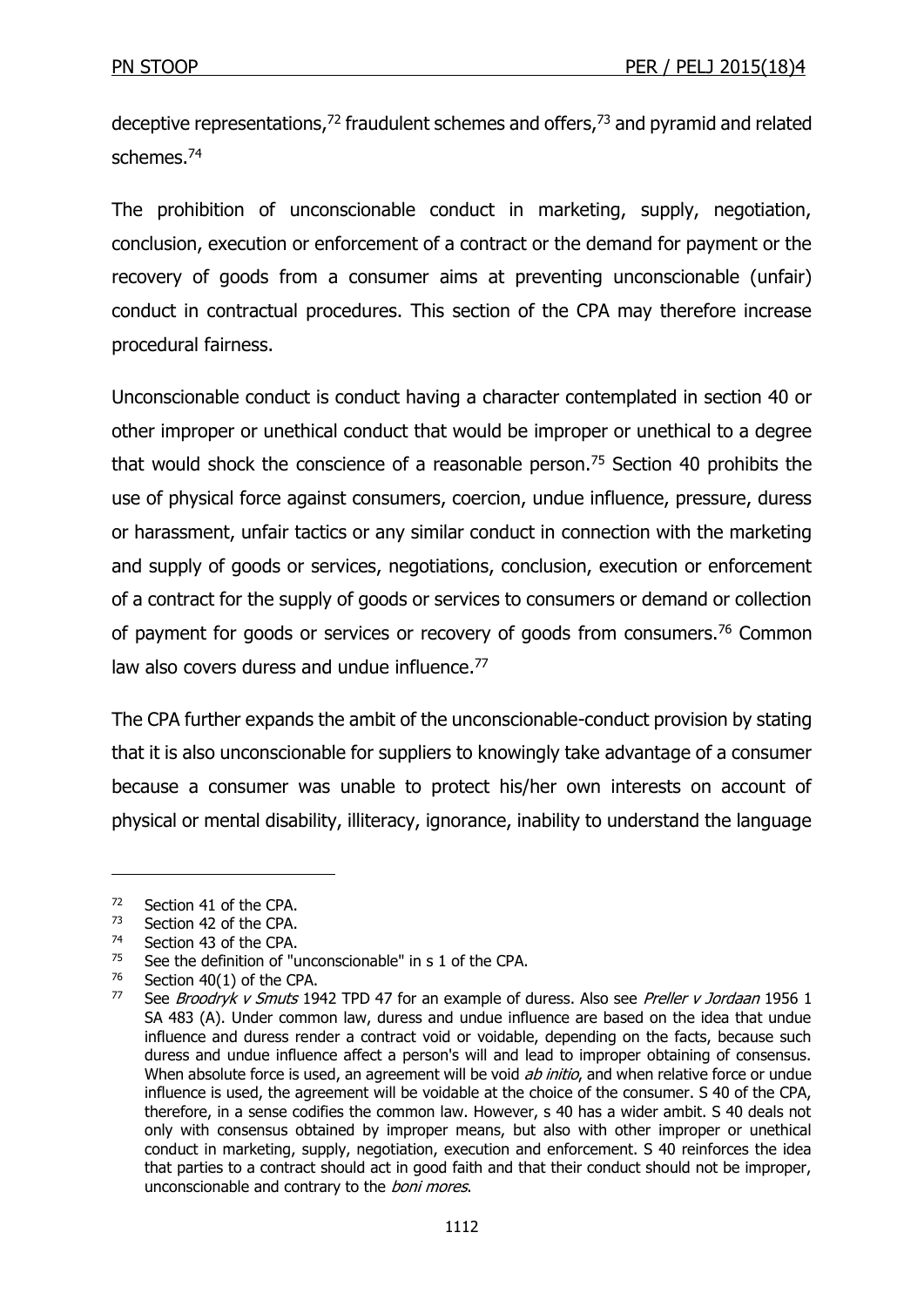of an agreement, or any similar factor.<sup>78</sup> In order to avoid taking advantage of a consumer's inabilities in such a way, suppliers must make sure that the consumer understands the agreement and is able to protect his/her interests.<sup>79</sup>

# 5.2.2 False, misleading or deceptive representations

The provision on false, misleading or deceptive representation is an example of another measure in the CPA which may contribute to fairness (these other measures are not part of those the court has to consider when it has to determine whether a contract is unfair or not).<sup>80</sup>

The prohibition of false, misleading or deceptive representations in relation to the marketing of goods and services aims at preventing unfair pre-contractual conduct in the process of marketing. It may therefore increase procedural fairness. $81$ 

In terms of section 41, suppliers are not allowed to use false, misleading or deceptive representation, innuendo, exaggeration or ambiguity, or must not knowingly allow consumers to believe false, misleading or deceptive facts in relation to the marketing of the goods and services.<sup>82</sup>

<sup>78</sup> Section 40(2) of the CPA.

<sup>&</sup>lt;sup>79</sup> See, among others, s 50(2)(b)(ii) of the CPA stating that the supplier must provide the consumer with a free copy, or free electronic access to a copy, of the terms and conditions of their agreement, which must satisfy the requirements of s 22 and set out an itemised breakdown of the consumer's financial obligations under the agreement.

 $80$  See the discussion above in paras 5.1.1, 5.1.2 and 5.2.

 $81$  See also para 5.1.1.1 above for a full discussion. S 48(2) of the CPA sets out guidelines which indicate when a contract or term is unfair. In terms of s 48(2)(c), a contract or term is unfair when the consumer relied upon a false, misleading or deceptive representation.

<sup>82</sup> Section 41(1) of the CPA. A representation will be a false, misleading or deceptive representation if it falsely states or implies or fails to correct a misapprehension on the part of the consumer that: (a) a supplier has a particular status or affiliation, connection, sponsorship or approval that he, she or it does not have; (b) that any goods or services have, inter alia, ingredients, characteristics, uses, accessories that they do not have; or (c) are of a particular standard, are new or unused if they are not. The same applies to any land or immovable property with regard to (a) characteristics that it does not have; (b) the purpose of the land; or (c) the facilities and features of the land (s  $41(3)(a)-(k)$ .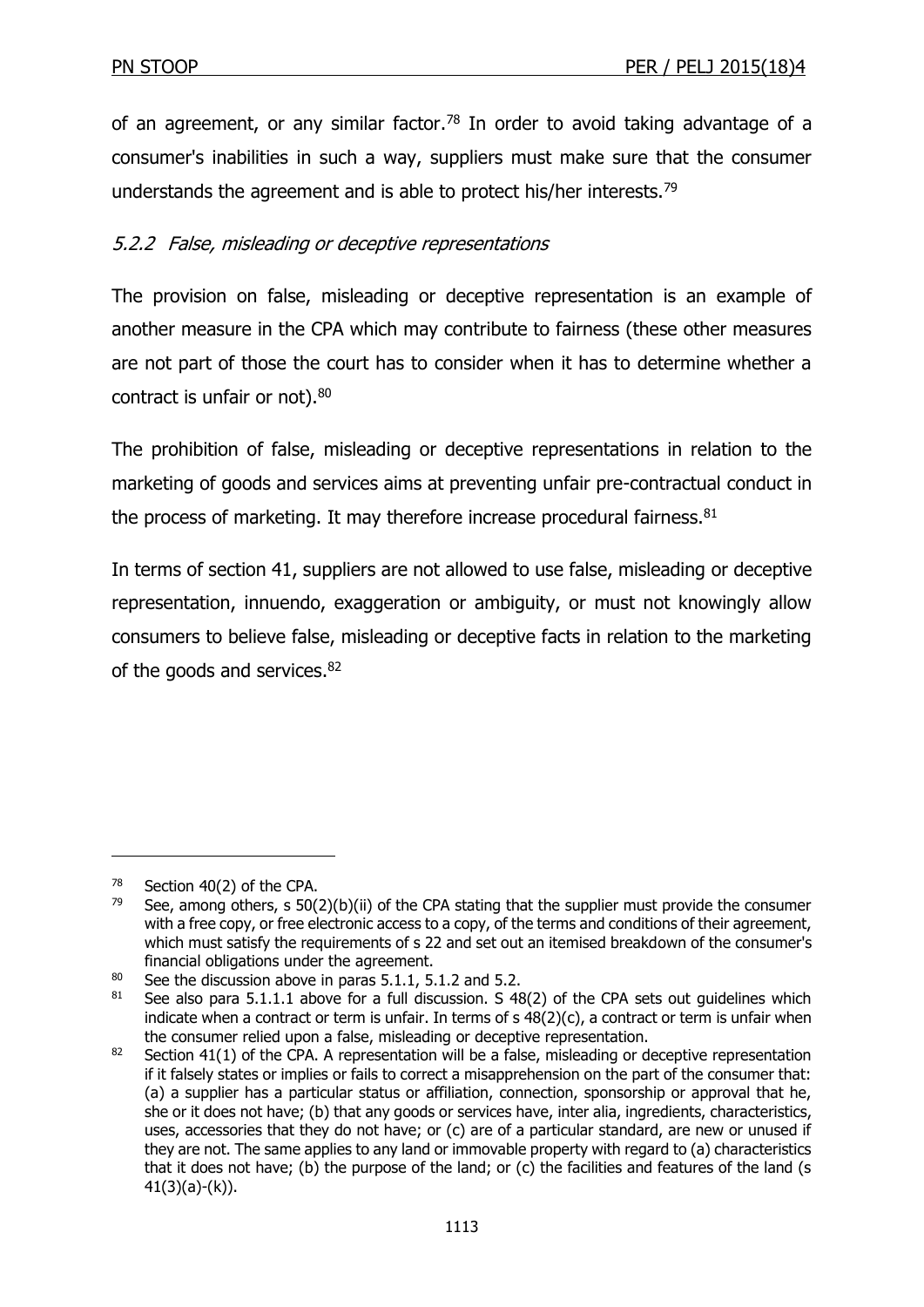# 5.2.3 Other forms of disclosure required by the CPA

CPA provisions requiring disclosure is an example of other measures in the CPA which may contribute to fairness (these other measures are not part of those the court has to consider when it has to determine whether a contract is unfair or not).

In consumer protection law, there are usually three stages of information disclosure. These stages aim at helping consumers to make informed choices. They also increase transparency and therefore procedural fairness. The three stages of disclosure are pre-agreement disclosure, disclosure when entering into a contract, and postcontractual disclosure.<sup>83</sup>

The first stage of disclosure entails seeking business in the form of marketing, issuing quotations or estimates, disclosure of prices, disclosure in trade descriptions and labels, and the disclosure of reconditioned or grey-market goods. The second stage is where the parties enter into a contract, and this stage entails formalities and disclosure in the contract document, for example a requirement that a contract must be in writing or that the contract must set out the financial obligations of the party or contain a cautionary statement. The third stage of disclosure entails post-contractual disclosure where copies of the contract and sales records are given to the consumer. All three stages of information disclosure are now made compulsory under the CPA. Some of these information-disclosure measures will be pointed out below.

### 5.2.3.1 Written contracts

-

In terms of section 50(1), the Minister of Trade and Industry may prescribe categories of contracts that should be in writing. It further states that, even where an agreement between a supplier and a consumer has been put in writing voluntarily, it must satisfy the plain-language requirements of the CPA<sup>84</sup> and the supplier must then send a copy

<sup>&</sup>lt;sup>83</sup> See Grové and Otto *Principles of Consumer Credit Law* 27, 84-89 for a discussion on the three stages of disclosure.

<sup>84</sup> Section 22 of the CPA. See also the discussion on plain and understandable language in para 5.1.1.3 above.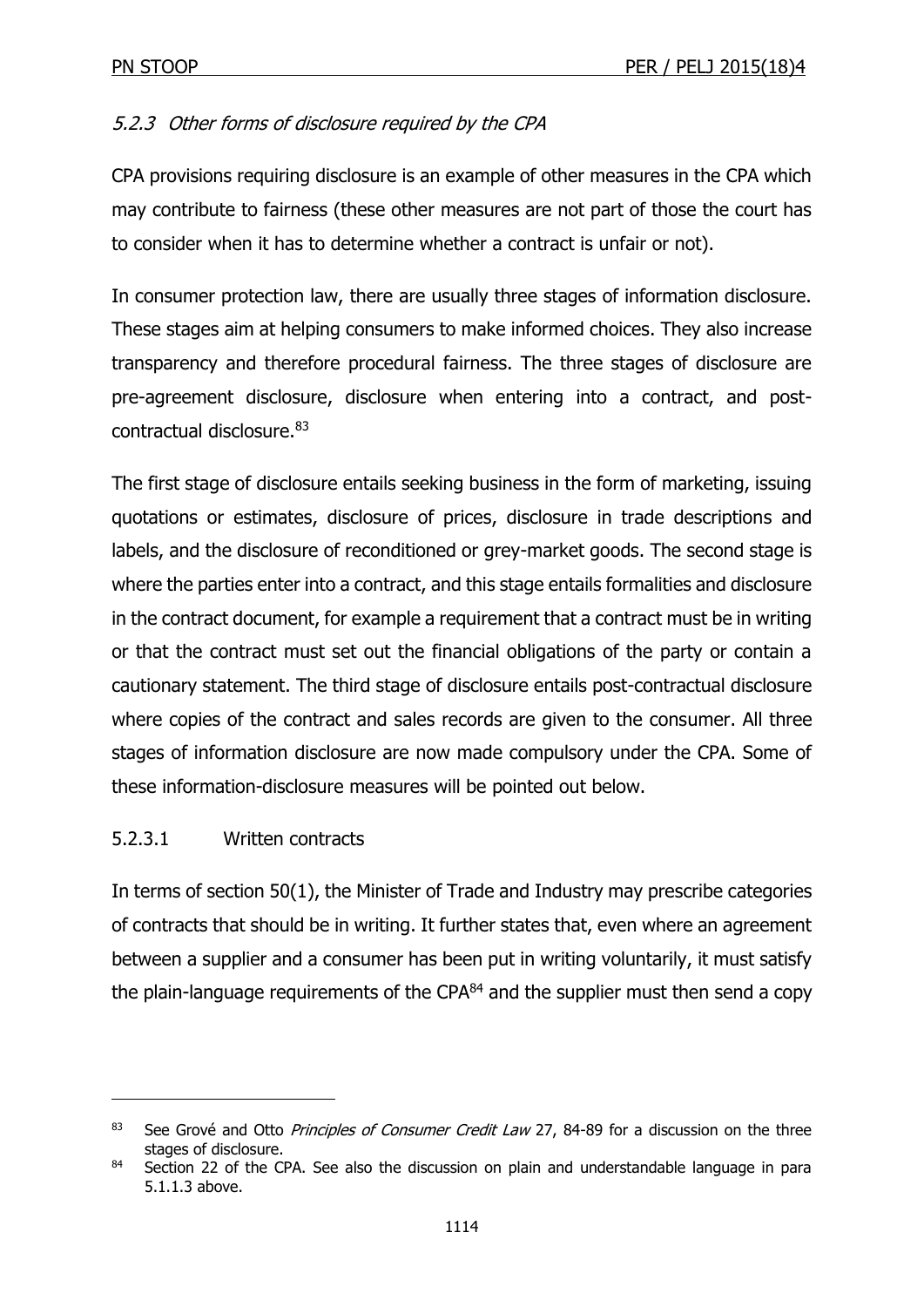of the agreement to the consumer.<sup>85</sup> The contract must also set out an itemised breakdown of the financial obligations of the consumer under the contract.<sup>86</sup>

Since this section requires a written contract to be in plain and understandable language, it contributes to procedural fairness. The fact that it requires an itemised breakdown of the consumer's financial obligations increases transparency. It puts consumers in a position where they have to make informed choices to protect their own interests given their current financial situation.

Section 50(2)(a) states that, if a contract between a supplier and consumer is in writing, whether voluntarily or as required by the Act, the contract applies irrespective of whether or not the consumer had signed the agreement. It is dangerous to hold a consumer to a written contract he/she did not sign and it may even open the door to fraud.

# 5.2.3.2 Miscellaneous disclosure measures

To ensure sufficient disclosure of information, the CPA requires that certain minimum information must be disclosed to consumers. $87$  In terms of the right to information and disclosure,<sup>88</sup> the CPA deals with: the right to information in plain and understandable language, $89$  disclosure of the price of goods or services,  $90$  product labelling and trade descriptions,  $91$  disclosure of reconditioned or grey-market goods,  $92$  sales records,  $93$ disclosure by intermediaries $94$  and identification of deliverers and installers.  $95$ 

 $85$  Section 50(2)(b)(i) of the CPA.

 $86$  Section 50(2)(b)(ii) of the CPA.

<sup>87</sup> For a detailed discussion on all the disclosure measures contained in the CPA, see Jacobs, Stoop and Van Niekerk 2010 PELJ 324, 329-336, 344, 358.

<sup>88</sup> Ch 2, Part D, of the CPA.

<sup>89</sup> Section 22 of the CPA. See also para 5.1.1.3 above.

<sup>90</sup> Section 23 of the CPA.

 $^{91}$  Section 24 of the CPA.<br> $^{92}$  Section 25 of the CPA

 $^{92}$  Section 25 of the CPA.<br> $^{93}$  Section 26 of the CPA

Section 26 of the CPA.

<sup>94</sup> Section 27 of the CPA.

<sup>95</sup> Section 28 of the CPA.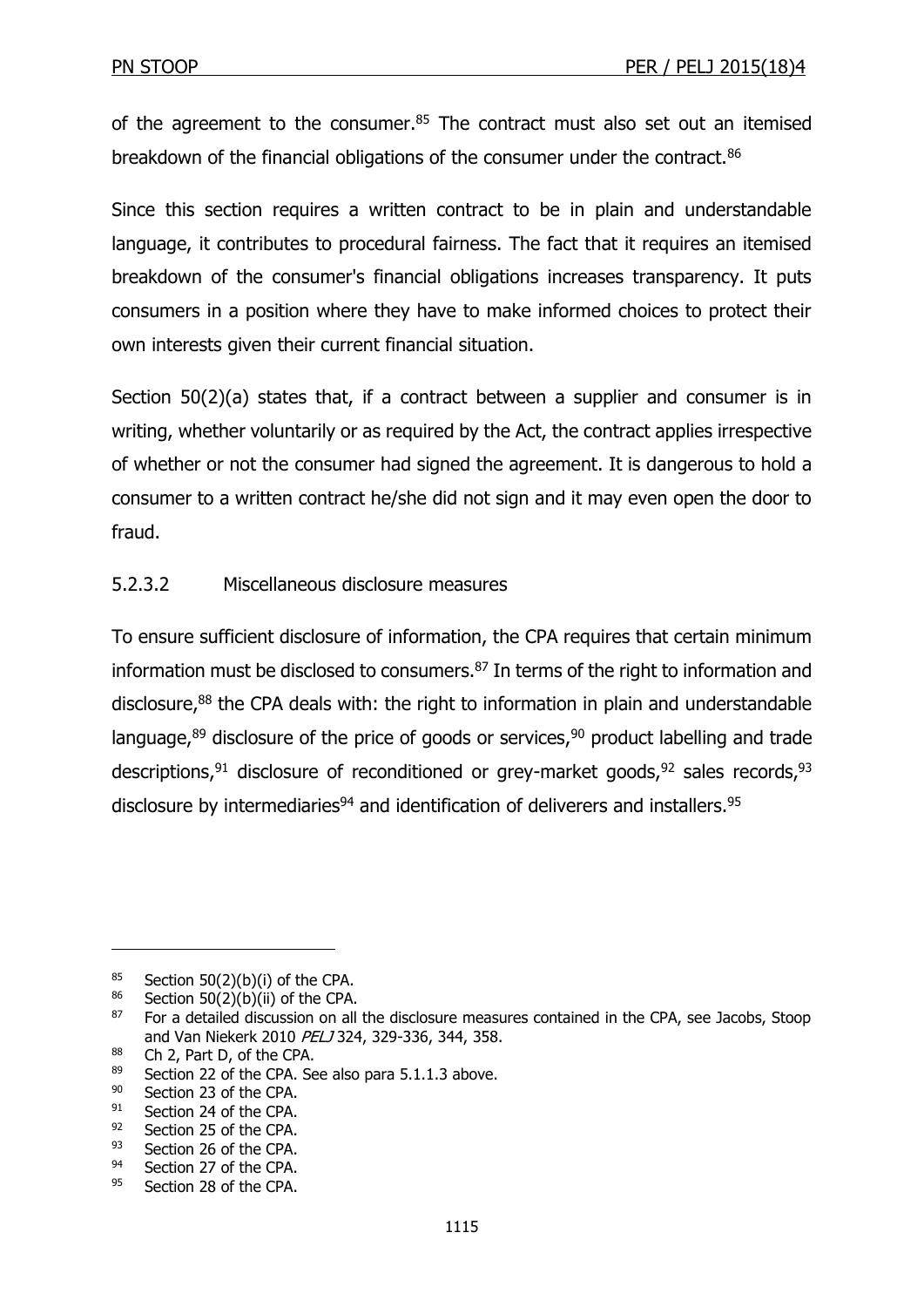In addition, the CPA requires that repair or maintenance services only be rendered once a binding estimate has been provided and the consumer had pre-authorised the charge up to a specific amount.  $96$ 

The CPA furthermore sets a general standard for marketing,  $97$  and the CPA regulates direct marketing and the disclosure of a cooling-off right in the event of direct marketing. <sup>98</sup> Lastly, the CPA regulates arrangements in terms of which a person invites, solicits or requires persons to undertake work or conduct business from their homes, represents to others as being practicable to conduct the business or undertake the work from their homes, or invites, solicits or requires persons to perform work or conduct business or invest money from their homes.<sup>99</sup>

# **6 The standard for procedural fairness**

The CPA does not set an overall and general standard for procedural fairness. The only standard or question to be asked is that concerning the standard required in terms of all the factors or measures which must be applied in the determination of procedural fairness. However, owing to the nature of all factors and measures related to procedural fairness, it is clear that openness and transparency are required. Openness and transparency require that terms should be expressed fully, clearly and legibly, with no pitfalls, and that prominence should be given to certain terms which might operate to a consumer's disadvantage.

Under English law, good faith is the overarching standard for procedural fairness imposed by Regulation 5(1) of the *Unfair Terms in Consumer Contracts Regulations*.<sup>100</sup> In deciding whether a clause complies with the requirement of good faith in terms of the Unfair Terms in Consumer Contracts Regulations, mainly procedural matters or matters related to procedural fairness are taken into account, such as: (a) the strength of the bargaining position of the parties; (b) inducement offered to the consumer; (c)

<sup>96</sup> Section 15 of the CPA.

<sup>97</sup> Section 29 of the CPA.

<sup>98</sup> Sections 11, 12, 16 and 32 of the CPA.<br>99 Section 37 of the CPA

 $^{99}$  Section 37 of the CPA.<br> $^{100}$  Bequistion 5(1) provide

Regulation 5(1) provides that an unfair term is a contractual term which has not been individually negotiated and which, contrary to the requirement of good faith, causes a significant imbalance in the parties' rights and obligations under the contract to the detriment of the consumer.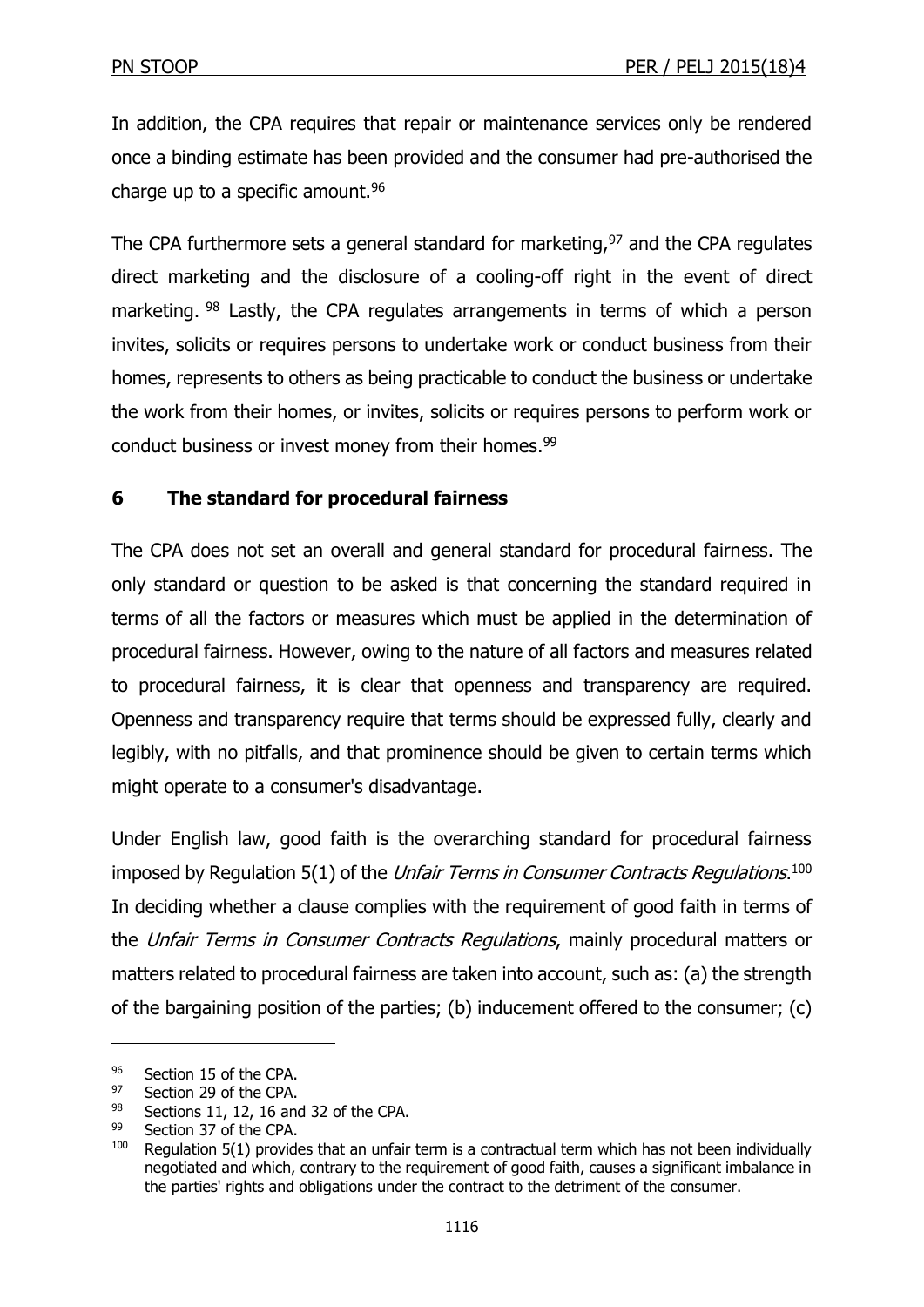-

whether the goods were made to the special order of the consumer; (d) whether the term has been imposed on the consumer in circumstances which justify a conclusion that the supplier has fallen short of the general requirement of open and fair dealing; (e) whether a clause came as a surprise to a consumer; (f) whether the supplier took steps to bring a clause to the consumer's attention and to explain it; (g) whether the consumer had a real choice, or whether he/she was in a position to make a real choice; (h) whether the terms were reasonably transparent and whether the terms operated to defeat the reasonable expectations of the consumer; and (i) whether the terms were expressed fully, clearly and legibly.<sup>101</sup>

Good faith seeks to promote fair and open dealing and to prevent unfair surprises and the absence of real choice. The majority of these aspects are also addressed by measures or factors aimed at procedural fairness in terms of the CPA. These factors also significantly overlap with the procedural factors that must be taken into account by a court in terms of section 52(2) when it has to decide whether a contract or term is unfair or not. The House of Lords in Director General of Fair Trading v First National *Bank*<sup>102</sup> found that:

The requirement of good faith in this context is one of fair and open dealing. Openness requires that the terms should be expressed fully, clearly and legibly, containing no concealed pitfalls or traps. Appropriate prominence should be given to terms which might operate disadvantageously to the customer. Fair dealing requires that a supplier should not, whether deliberately or unconsciously, take advantage of the consumer's necessity, indigence, lack of experience, [and] unfamiliarity with the subject matter of the contract, weak bargaining position or any other factor listed in or analogous to those listed in Schedule 2 of the regulations.

So, good faith can be described as an overarching standard for procedural fairness in terms of the CPA.<sup>103</sup>

<sup>&</sup>lt;sup>101</sup> See the *Director General of Fair Trading v First National Bank Plc* [2000] EWCA Civ 27 paras 26-29, [2002] 1 Lloyd's Rep 489 paras 17, 36, [2001] 3 WLR 1297 paras 17, 36; Bryen & Langley Ltd v Boston [2004] EWCA Civ 973 para 45; the Preamble of the EC Directive on Unfair Terms in Consumer Contracts (93/13/EEC); and Brownsword, Howells and Wilhelmsson "Between Market and Welfare" 40-45.

<sup>&</sup>lt;sup>102</sup> Director General of Fair Trading v First National Bank Plc [2002] 1 Lloyd's Rep 489 para 17; [2001] 3 WLR 1297 para 17.

<sup>&</sup>lt;sup>103</sup> For further discussion see Stoop *Fairness* 139-140, 161-162, 197-202, 207-209.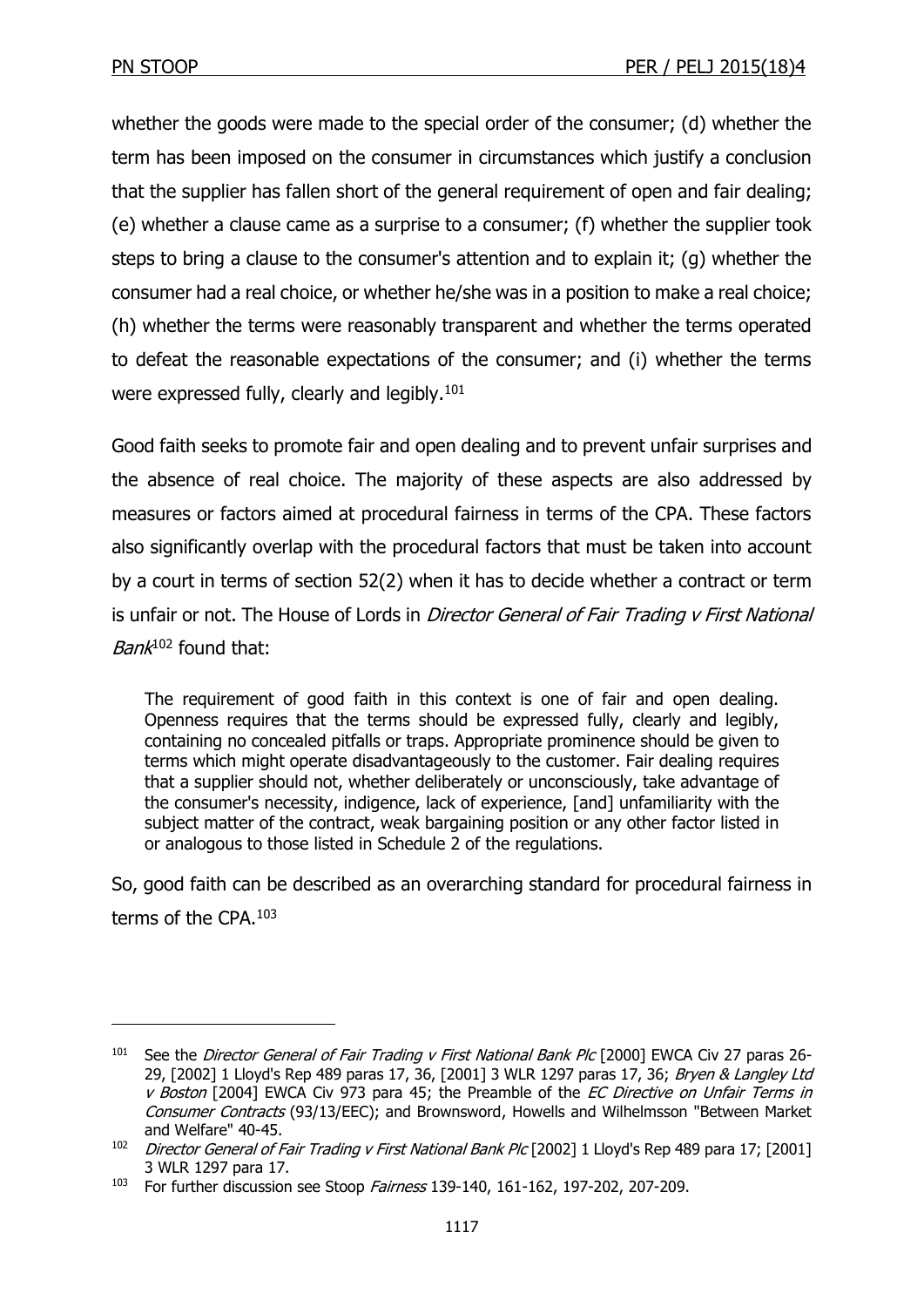### **7 Conclusion**

What exactly should be understood by "contractual fairness" has never been an easy question to answer. The problem with fairness is that it is very difficult to predict with certainty whether a contract is fair. Suppliers therefore struggle to comply with fairness requirements in a proactive manner. To achieve some clarity, the concept "fairness" can be analysed with reference to substantive and procedural fairness: fairness entails substantive and procedural fairness. Procedural fairness is fairness in the formation of a contract, which can be measured against the requirement of transparency. Transparency involves two elements, namely transparency in relation to the terms of a contract and transparency in the sense of not being positively misled, pre-contractually or during the performance of a contract, about aspects of the goods, service, price and terms. Transparency in relation to the terms of a contract refers to whether the contract terms are accessible, in clear language, well structured and cross-referenced, with prominence being given to terms that are detrimental to the consumer or because they grant important rights to the consumer. Procedural-fairness measures usually enable consumers to protect themselves against substantive unfairness. Legislative measures aimed at procedural fairness are used to address the lack of transparency. Despite the noble aims of legislative measures aimed at procedural fairness, there are limits to the efficacy of procedural measures and transparency which can be addressed by legislative measures aimed at substantive fairness.

The CPA came into force on 31 March 2011 and contains several measures aimed at addressing procedural fairness. The CPA aims, among others, at promoting fair business practices and protecting consumers from unconscionable, unfair, unreasonable, unjust or improper trade practices and deceptive, misleading, unfair or fraudulent conduct. The CPA also aims at improving consumer awareness and information and encouraging responsible and informed consumer choice and behaviour. When one has to interpret the CPA, the traditional approaches may not be followed. The CPA, in section 2(1), expressly provides that it must be interpreted in a manner that gives effect to its purposes. Furthermore, when interpreting the CPA,

1118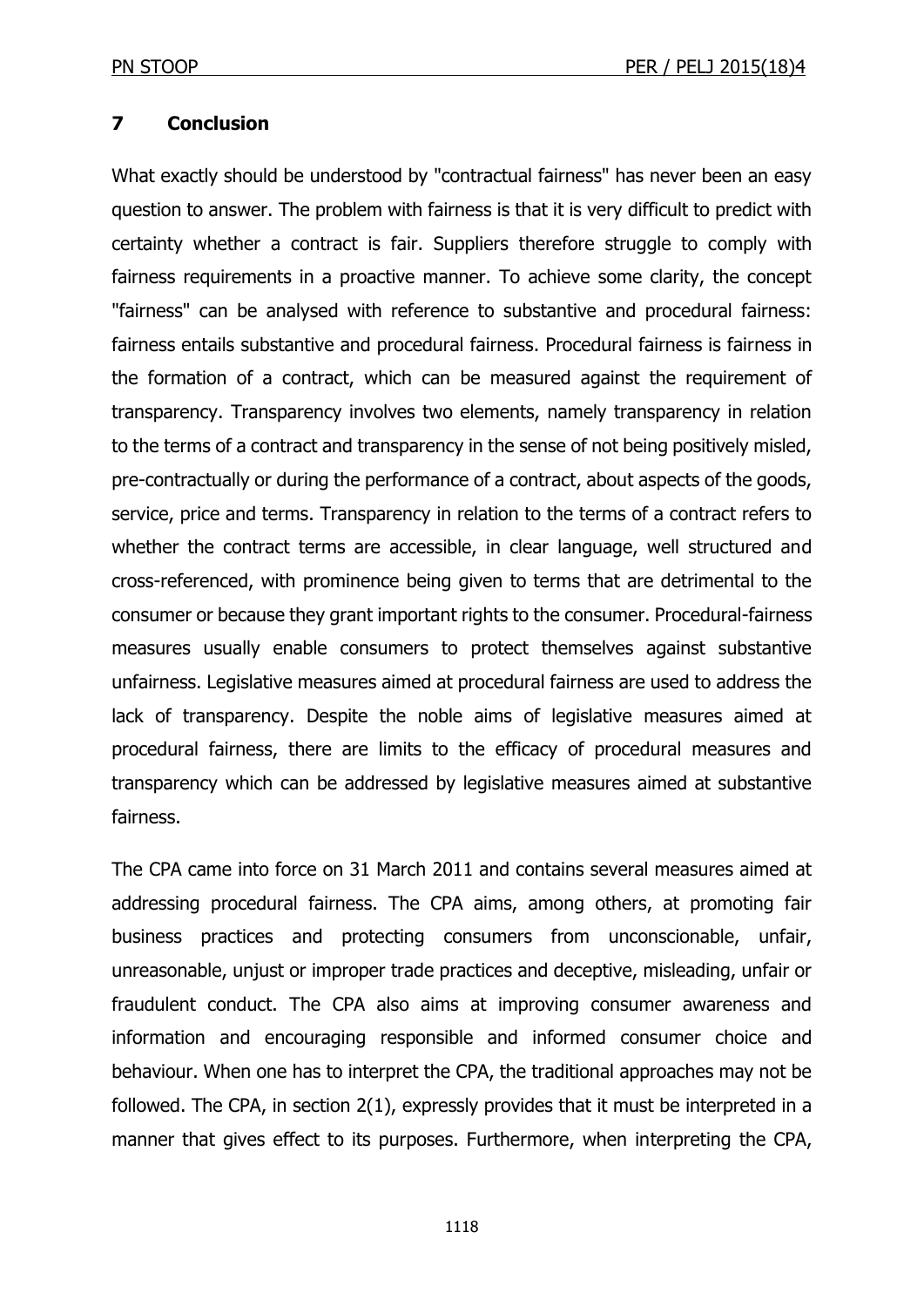applicable foreign law, international law, conventions, declarations or protocols may be considered.

Chapter 2, Part G, of the CPA contains measures dealing with unfair, unjust and unreasonable contract terms. The right to fair, just and reasonable terms and conditions is the first general fairness measure introduced in South African contract law whereby one party can rely on legal assistance if a bargain is unreasonable, unfair or onerous to him/her. However, the CPA also contains other provisions related to fairness.

The factors related to procedural fairness that a court must consider (in terms of the CPA) in any proceedings before it concerning a transaction or contract between a supplier and consumer where unfairness is alleged are discussed in this article. They can be categorised under measures requiring disclosure and/or mandatory terms, and measures addressing bargaining position and choice. The following factors fall under the first mentioned category: whether the consumer relied on a false, misleading or deceptive representation or a statement of opinion to his/her detriment, whether the contract was subject to a term for which a notice is required, and the extent to which any documents satisfied the plain-and-understandable-language requirements of the CPA. The second category includes the following factors: the nature of the parties and bargaining position, the circumstances of the transaction or contract that existed or which were reasonably foreseeable at the time that the conduct or transaction occurred or when the contract was entered into and negotiation between the parties and the extent of negotiation.

There are also other measures in the CPA which may contribute to fairness. However, these other measures are not part of those the court has to consider when it has to determine whether a contract is unfair or not. They include the provisions on unconscionable conduct, false misleading and deceptive representations, and additional forms of disclosure required by the CPA.

The CPA does not set an overall and general standard for procedural fairness. The only standard or question to be asked is that concerning the standard required in terms of all the factors or measures which must be applied in the determination of

1119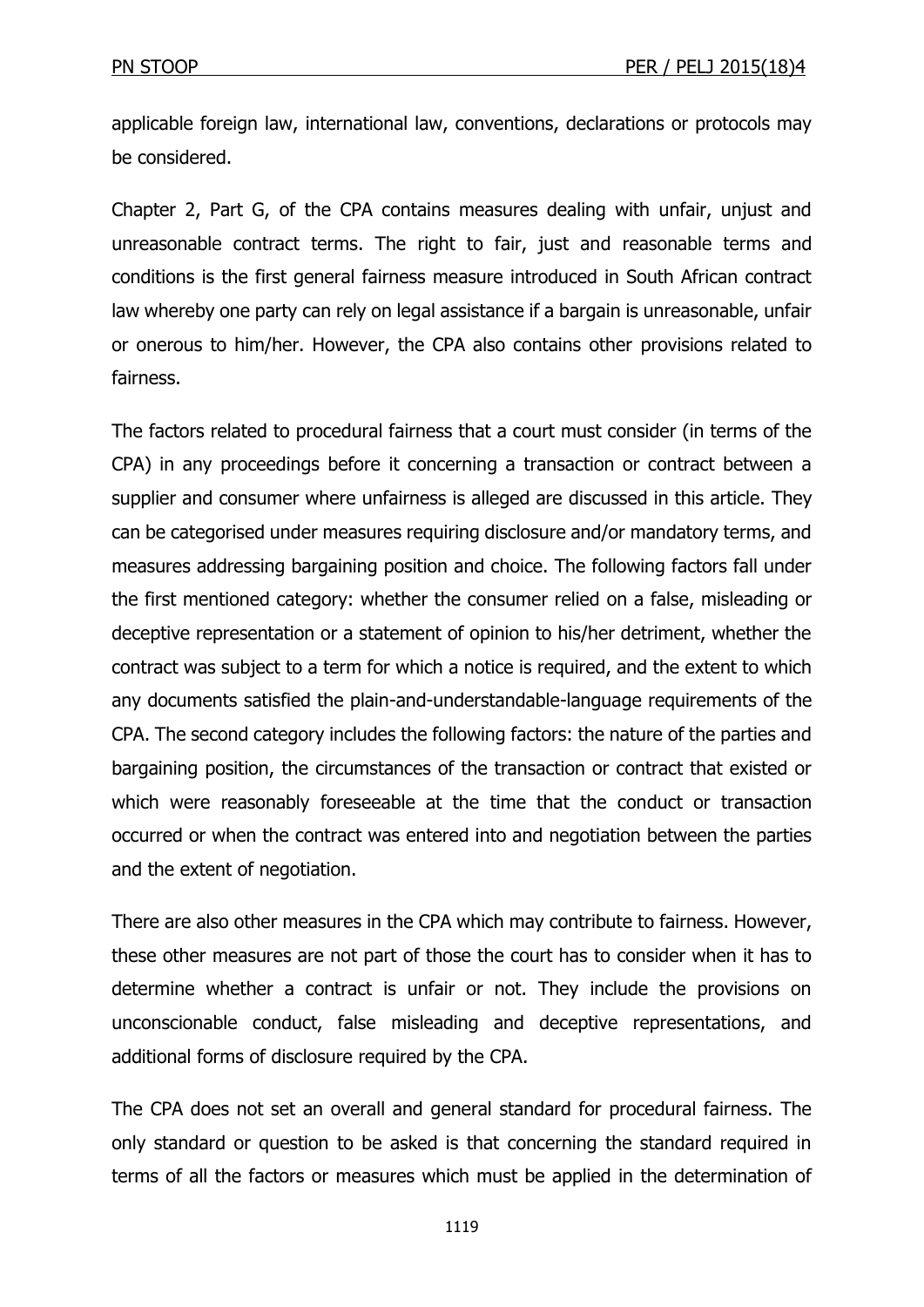procedural fairness. Owing to the nature of all these factors and measures related to procedural fairness, one can conclude that it is clear that openness and transparency are required by the CPA.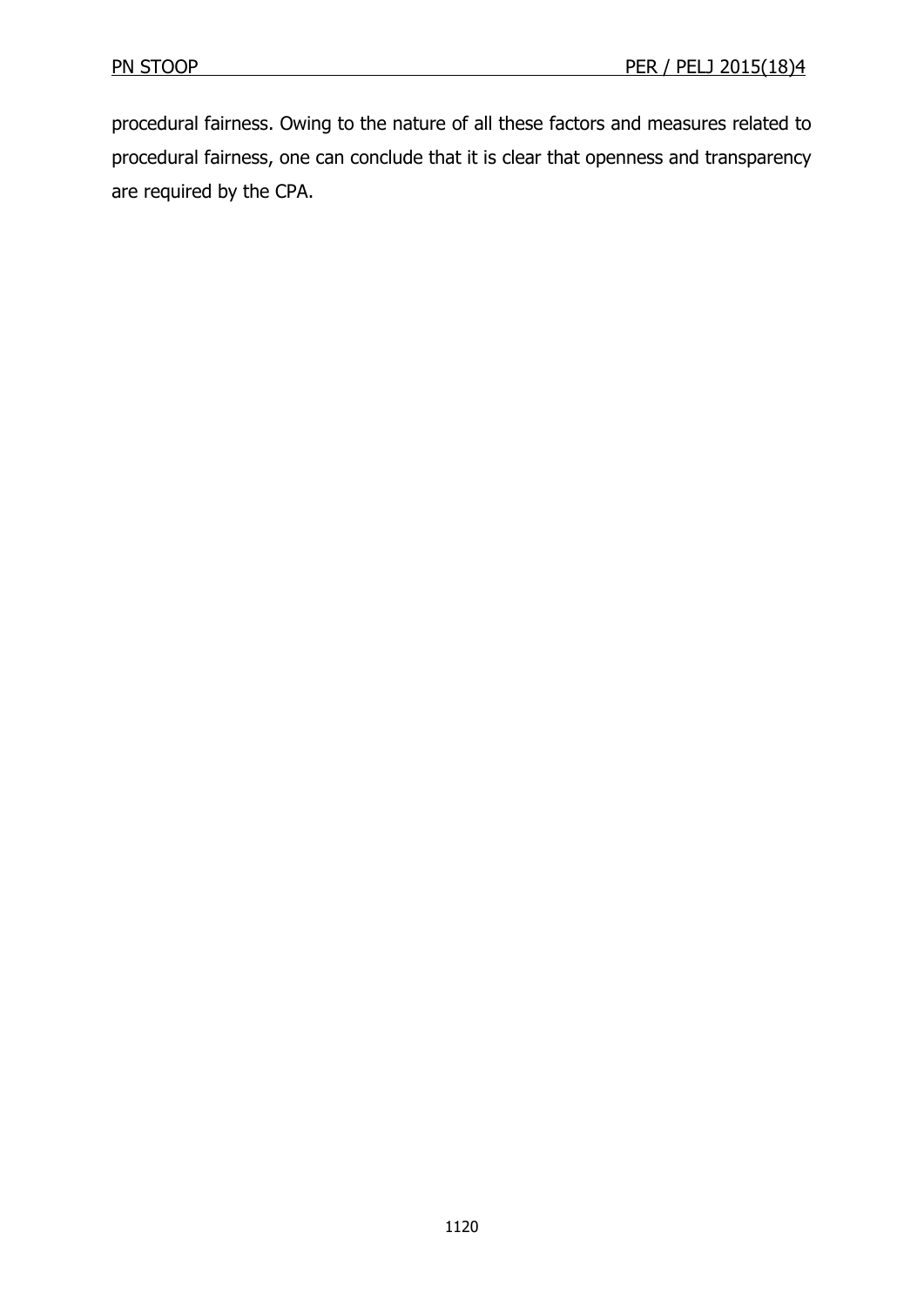# **BIBLIOGRAPHY**

### **Literature**

Beale, Bishop and Furmston Contract

Beale HG, Bishop WD and Furmston MP Contract Cases and Materials 5<sup>th</sup> ed (Oxford University Press Oxford 2008)

Brownsword, Howells and Wilhelmsson "Between Market and Welfare"

Brownsword R, Howells G and Wilhelmsson T "Between Market and Welfare: Some Reflections on Article 3 of the EC Directive on Unfair Terms in Consumer Contracts" in Willett C (ed) Aspects of Fairness in Contract (Blackstone London 1996) 25-58

# Christie and Bradfield Law of Contract

Christie RH and Bradfield GB Christie's the Law of Contract in South Africa 6<sup>th</sup> ed (LexisNexis Durban 2011)

Donnely and White "Effect of Information Based Consumer Protection"

Donnely M and White F "The Effect of Information Based Consumer Protection: Lessons from a Study of the Irish Online Market" in Twigg-Flesner C et al (eds) The Yearbook of Consumer Law 2008 (Ashgate Aldershot 2008) 271-296

### Gouws 2010 SA Merc LJ

Gouws MM "A Consumer's Right to Disclosure and Information: Comments on the Plain Language Provisions of the Consumer Protection Act" 2010 SA Merc LJ 79-94

### Grové and Otto Principles of Consumer Credit Law

Grové NJ and Otto JM *Basic Principles of Consumer Credit Law* 2<sup>nd</sup> ed (Juta Cape Town 2002)

#### Jacobs, Stoop and Van Niekerk 2010 PELJ

Jacobs W, Stoop PN and Van Niekerk R "Fundamental Consumer Rights under the Consumer Protection Act 68 of 2008: A Critical Overview and Analysis" 2010 PELJ 302-406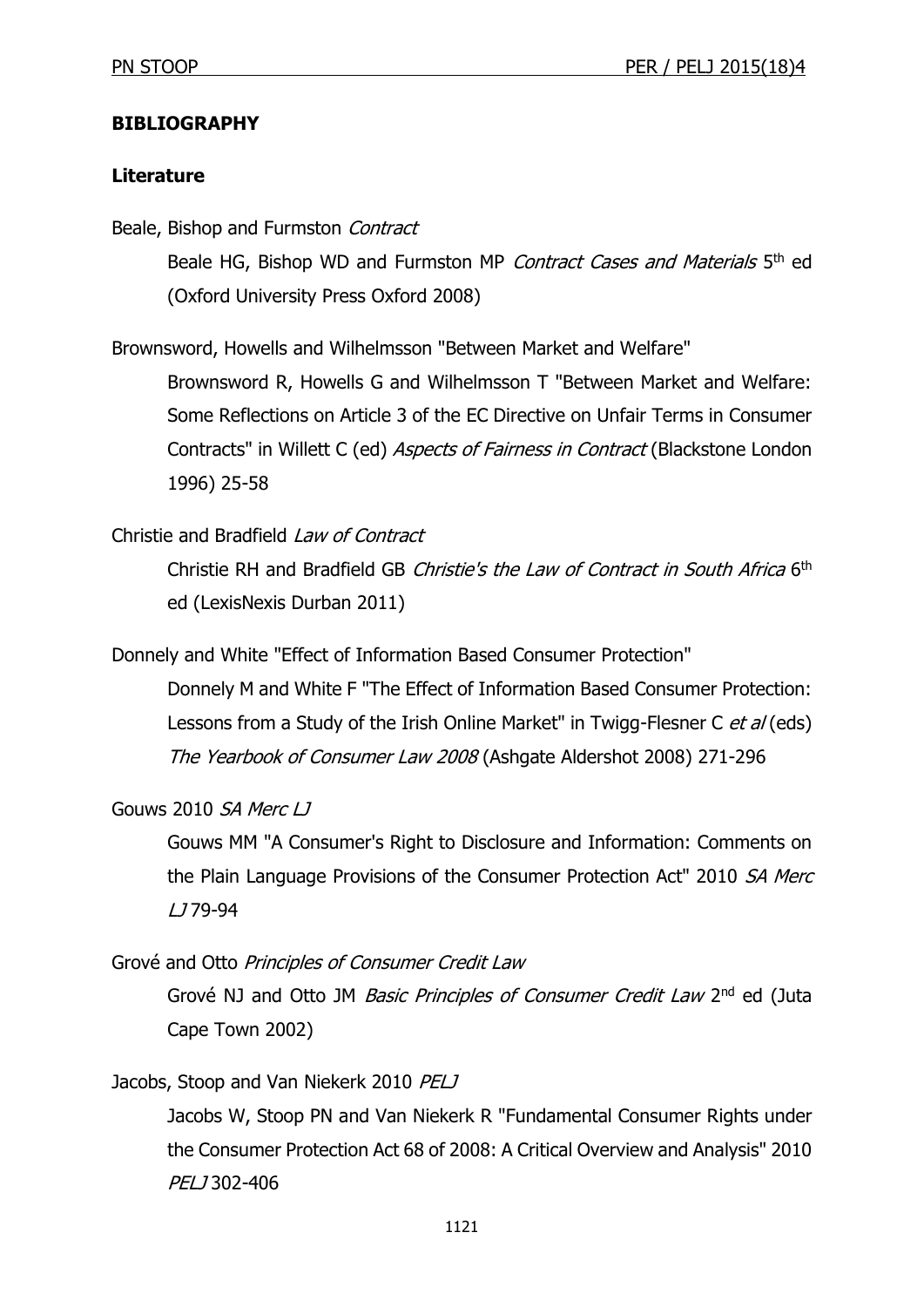# Lawson Exclusion Clauses

Lawson R Exclusion Clauses and Unfair Contract Terms 8<sup>th</sup> ed (Sweet and Maxwell London 2005)

## Macdonald Exemption Clauses

Macdonald E Exemption Clauses and Unfair Terms 2<sup>nd</sup> ed (Tottel West-Sussex 2006)

# Naudé 2006 Stell LR

Naudé T "Unfair Contract Terms Legislation: The Implications of Why We Need It for Its Formulation and Application" 2006 Stell LR 361-385

### Naudé 2009 SALJ

Naudé T "The Consumer's 'Right to Fair, Reasonable and Just Terms' under the New Consumer Protection Act in Comparative Perspective" 2009 SALJ 505-536

# Nebbia Unfair Contract Terms

Nebbia P Unfair Contract Terms in European Law (Hart Oxford 2007)

# Newman 2010 Obiter

Newman P "The Influence of Plain Language and Structure on the Readability of Contracts" 2010 Obiter 735-745

### Paterson 2003 MULR

Paterson J "The Australian Unfair Contract Terms Law: The Rise of Substantive Unfairness as a Ground for Review of Standard Form Consumer Contracts" 2003 MULR 934-956

# Sharrock 2010 SA Merc LJ

Sharrock RD "Judicial Control of Unfair Contract Terms: The Implications of the Consumer Protection Act" 2010 SA Merc LJ 295-325

### Smith 1996 LOR

Smith SA "In Defence of Substantive Fairness" 1996 LOR 138-158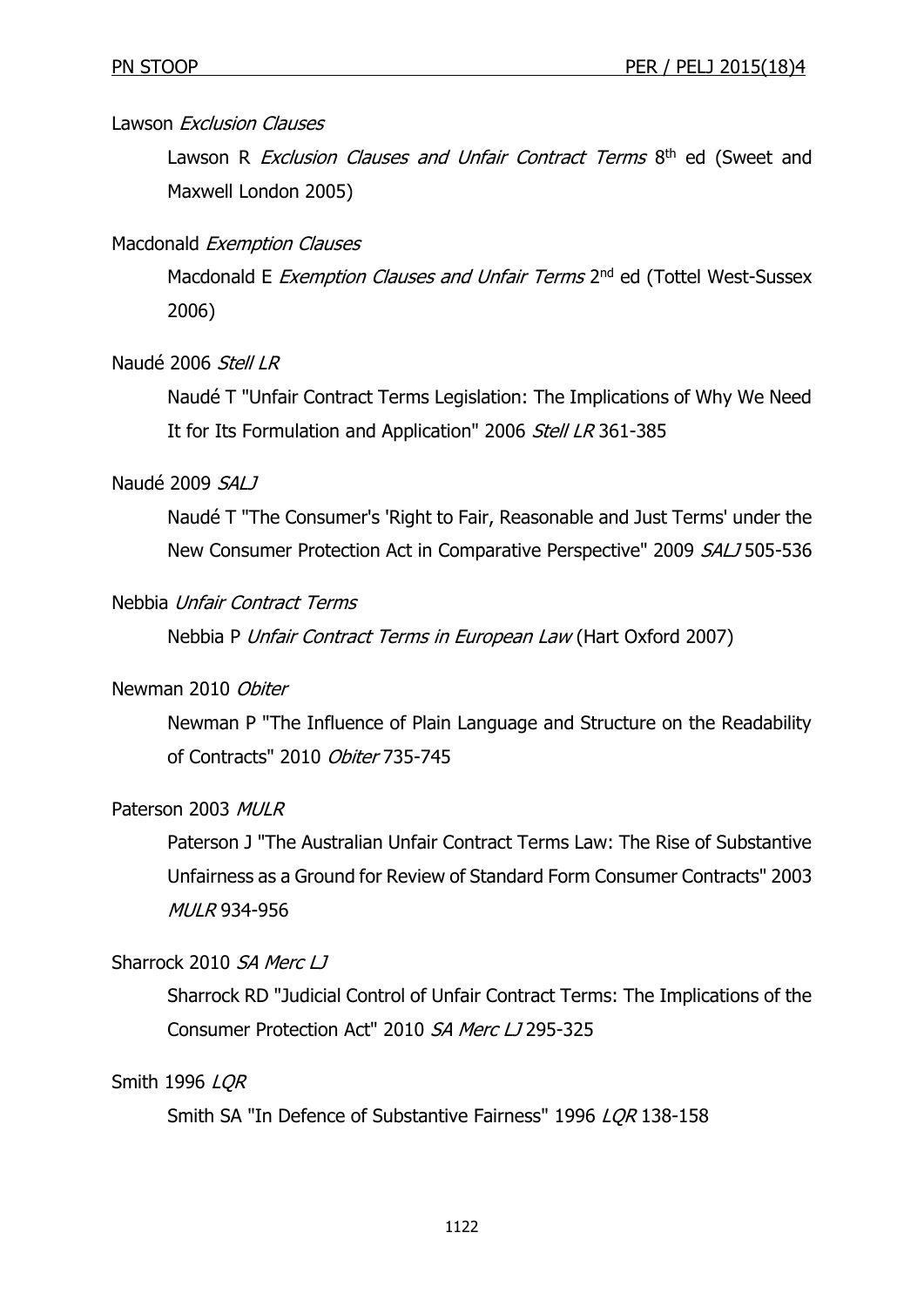## Stoop Fairness

Stoop PN The Concept "Fairness" in the Regulations of Contracts under the Consumer Protection Act 68 of 2008 (LLD-thesis University of South Africa 2012)

# Stoop and Chürr 2013 PELJ

Stoop PN and Chürr C "Unpacking the Right to Plain and Understandable Language in the Consumer Protection Act 68 of 2008" 2013 PELJ 515-556

# Van der Merwe et al Contract

Van der Merwe S *et al Contract General Principles* 4<sup>th</sup> ed (Juta Cape Town 2012)

### Van Eeden "Consumer Protection"

Van Eeden E "Consumer Protection" in WA Joubert and JA Faris (eds) LAWSA vol 9 3rd ed (LexisNexis Durban 2014) paragraphs 127-294

### Whittaker "Unfair Terms"

Whittaker SJ "Unfair Terms in Consumer Contracts" in Beale HG (ed) Chitty on Contracts Vol 1, 29<sup>th</sup> ed (Sweet and Maxwell London 2004) ch 15

# Willett Fairness

Willett C Fairness in Consumer Contracts: The Case of Unfair Terms (Ashgate Aldershot 2007)

### Willett "General Clauses"

Willett C "General Clauses on Fairness and the Promotion of Values Important in Services of General Interest" in Twigg-Flesner C et al (eds) The Yearbook of Consumer Law 2008 (Ashgate Aldershot 2008) 67-103

### **Case law**

### **South Africa**

Broodryk v Smuts 1942 TPD 47 Ex Parte Lebowa Development Corporation 1989 3 SA 71 (T) Mercurius Motors v Lopez 2008 3 SA 572 (SCA) Preller v Jordaan 1956 1 SA 483 (A)